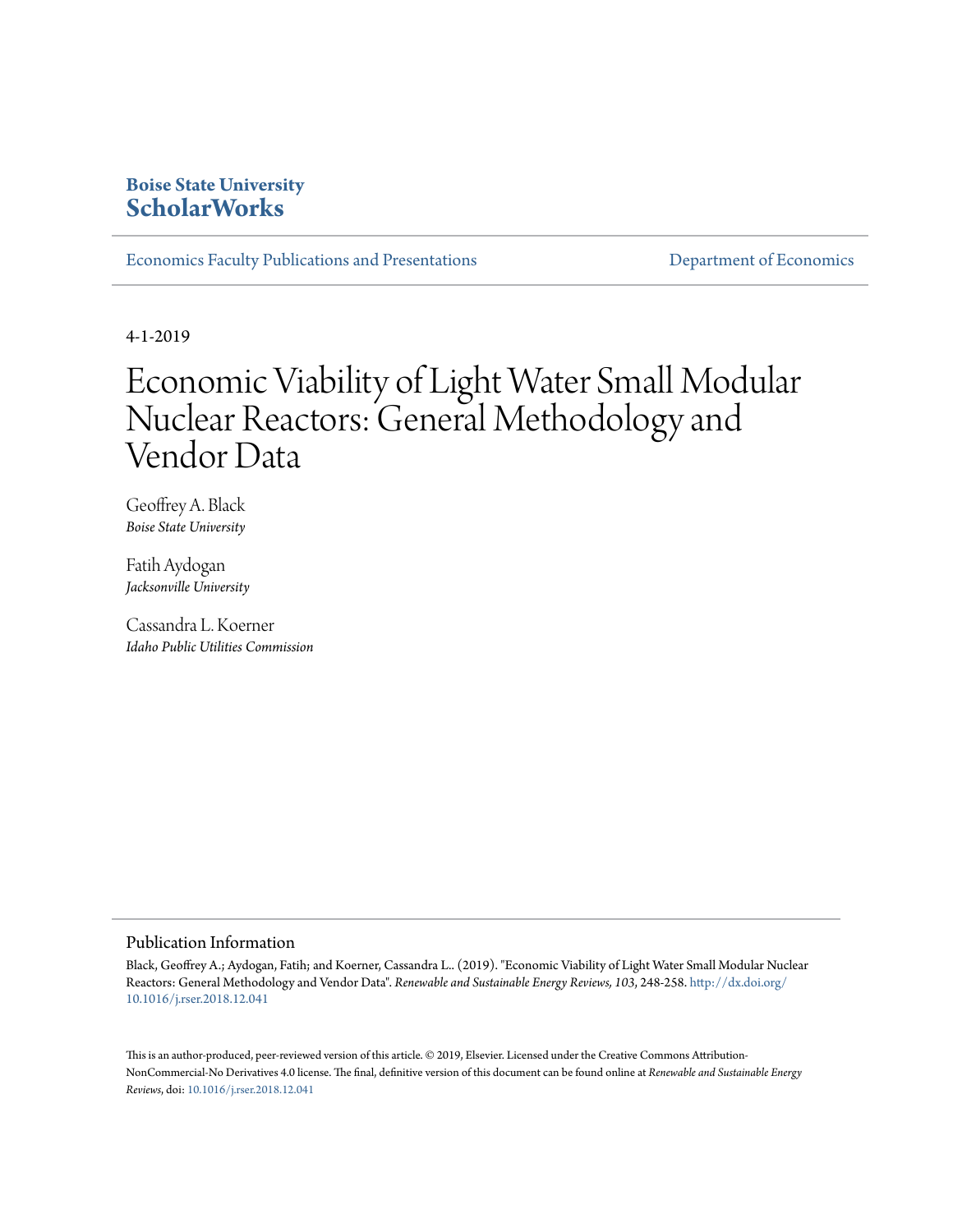**Title**: Economic Viability of Light Water Small Modular Nuclear Reactors: General Methodology and Vendor Data

# **Authors**:

Geoffrey A. Black Boise State University Boise, Idaho

Fatih Aydogan Jacksonville University Jacksonville, Florida

Cassandra L. Koerner Idaho Public Utilities Commission Boise, ID

**JEL**: Q4 – Energy Q2 – Renewable Resources and Conservation

**Keywords**: Nuclear Energy, Small Modular Reactors, Codes of Accounts

Please direct correspondence to:

Dr. Geoffrey Black Department of Economics Boise State University Boise, Idaho 83725-1620

Voice: (208) 426-1359 Email: gblack@boisestate.edu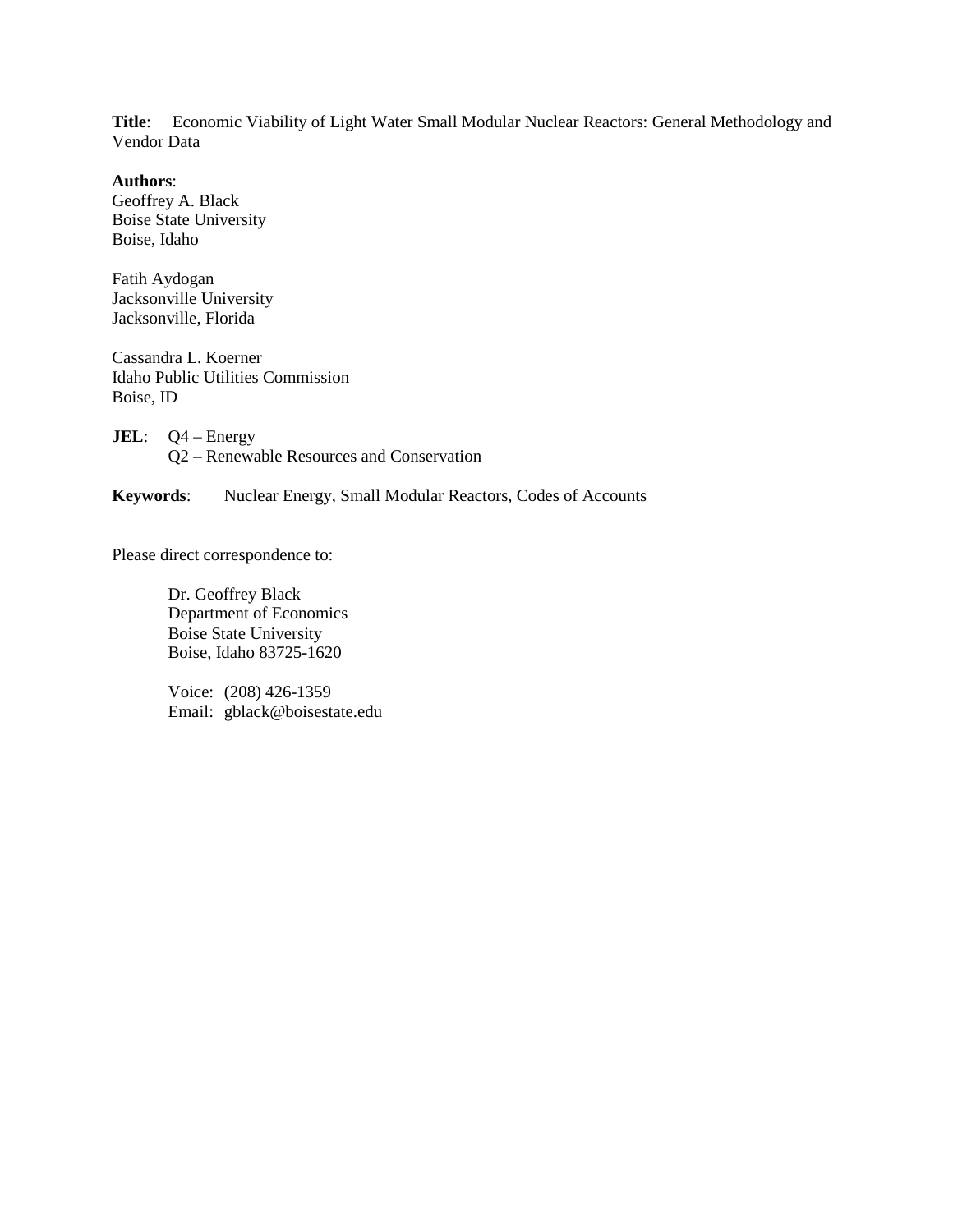# **Economic Viability of Light Water Small Modular Nuclear Reactors: General Methodology and Vendor Data**

# **Abstract**

Increasing global energy demand coupled with the need to reduce carbon and other greenhouse gases make investments in new carbon-free energy technologies more important than ever. One promising new technology is light water small modular nuclear reactors (SMRs). Their relatively small size, modular design, reduced construction times, enhanced safety and other features make them a potentially attractive energy source. A critical element in assessing their potential for future development, however, is their economic viability relative to other energy sources. The most common metric to assess a power system's economic viability is the levelized cost of electricity (LCOE). The LCOE method allows comparisons across energy producing technologies with different capital, operating, fuel, and other costs as well as different levels of power produced and operating horizons. The manufacture, construction and other initial capital costs loom large in LCOE calculations. To date, however, there has been substantial uncertainty regarding these capital costs for SMRs and, as a result, attendant uncertainty about the economic viability of SMRs relative to other energy sources.

In order to reduce this uncertainty, this research provides a general framework for estimating the direct and indirect costs of producing SMRs. This study incorporates detailed cost data from a major developer of small modular reactors, NuScale LLC to provide direct and indirect capital cost estimates of the NuScale SMR and cost comparisons with conventional large-scale nuclear power plants. These comparisons illustrate that design simplification, reduced componentry, modularity, and other features of the SMR design result in significant savings in overall base costs. These cost estimates provide strong evidence that SMRs have the potential to be economically competitive with other energy sources while at the same time yielding significant benefits in terms of reducing carbon emissions from power generating facilities.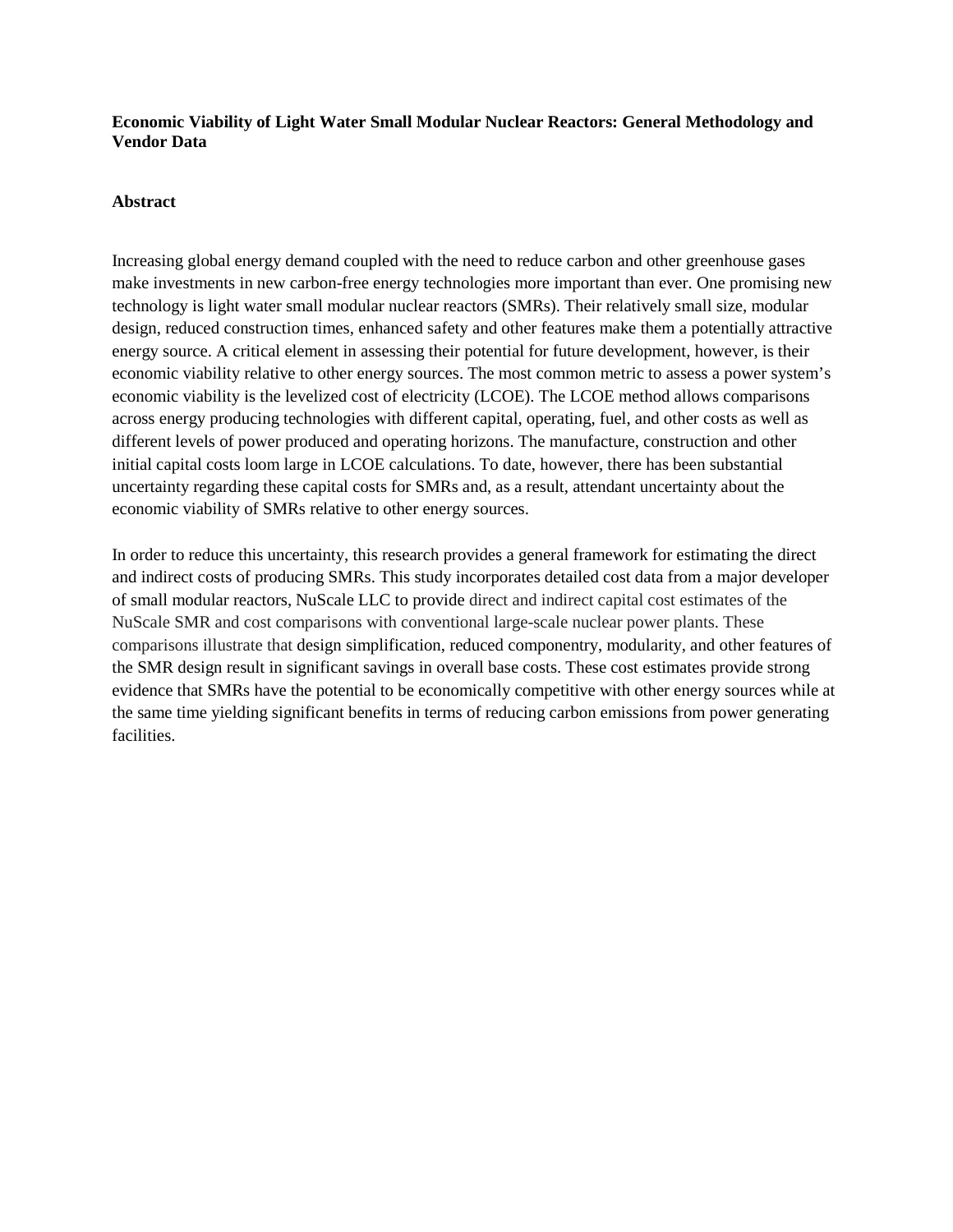# **Economic Viability of Light Water Small Modular Nuclear Reactors: General Methodology and Vendor Data**

#### **1. Introduction**

As both global energy demands and the pressures from climate change increase, the importance of developing non-fossil fuel energy resources is growing. An example of a new technology to meet projected increases in global energy demand without increasing carbon and other greenhouse gas (GHG) emissions is the development of Small Modular Reactors (SMRs). The deployment of SMRs is especially important for developing nations, many of which are experiencing what the United Nations has termed "energy poverty" – the inability to obtain cost-effective energy production. SMRs have the potential to help both emerging and industrialized economies to continue economic development while reducing the impact on global climate change. International agencies are interested in policies and technologies that will allow developing nations to bypass further investments in traditional fossil fuel energy sources and utilize low-carbon energy production technologies. SMRs are ideally suited because of their compatibility with smaller and more dispersed electric grids and their potential to pair with renewables, one of the most rapidly growing new energy sources for developing nations.

Light Water (LW) SMR designs have the most potential for near-term licensing and commercial deployment and, as a result, this paper focuses on LW-SMRs. Ongoing LW-SMR research and development activities are taking place in several countries. For example, the Russian Federation is supporting research on five designs, including the KLT-40S, the VBER-150/300, the VK-300, and others, China is developing both LW-SMRs (CAP100/ACP100) and advanced reactors (HTR-PM), the Republic of Korea is supporting the SMART SMR, and Argentina is developing the CAREM-25 and CAREM-50 designs [1]. The United States has identified the development of SMRs as a high priority, offering significant funding and technical support to facilitate the commercialization and deployment of this energy source by the early 2020s. One reason for this is that the relatively small size and innovative design features of SMRs enable improved simplicity, operational efficiency, and safety. NuScale LLC successfully applied for funding from the U.S. Department of Energy (DOE) and is the only SMR design to have submitted an application for design certification to the U.S. Nuclear Regulatory Commission. To date, however, no commercial SMRs have been built and there is considerable uncertainty regarding the costs of these units.

In order to compare economic viability across energy technologies, a common metric is the levelized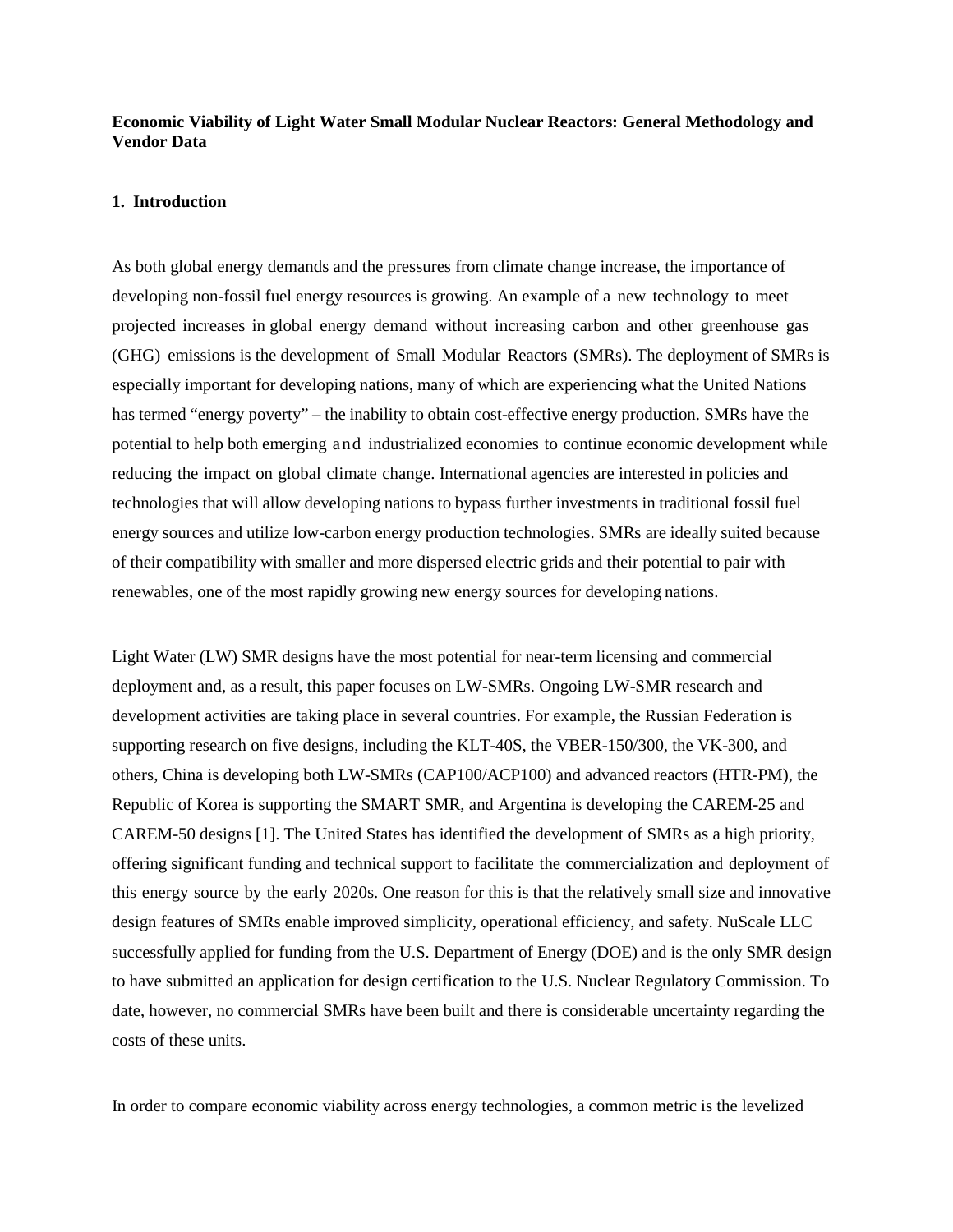cost of electricity (LCOE). This measure evaluates the cost competitiveness of a facility over its lifetime measured on a per-unit of electricity basis. By doing so, this approach takes into account initial capital costs and ongoing operational costs as well as the amount of energy produced over the lifetime of a plant [2]. As a result, the LCOE method allows comparisons across energy producing technologies with different capital costs, operating costs, and fuel costs as well as different levels of generated power and length of operating horizons. For nuclear power facilities, factors such as their relatively high levels of produced power and capacity factors, relatively low fuel costs and fuel price vulnerability, and long production horizons compare favorably to other energy technologies. At the same time, however, their relatively high construction and capital costs tend to negatively impact LCOE measures for nuclear builds [3]. Therefore, in order to determine the economic viability of SMR power facilities, it is vital to assess their capital costs. To date, however, there has been substantial uncertainty regarding the costs of manufacture and construction of SMRs and, as a result, uncertainty about their economic viability. By providing a framework for estimating the manufacturing, construction, and other initial capital costs for SMRs, this paper provides important information necessary to assess the economic viability of SMRs relative to other energy sources.

# *1.1 Research approach*

This paper advances the understanding of the economic viability of this new energy technology by utilizing a cost-estimation methodology that uses recent cost estimates from large-scale nuclear power plants and adapts the methodology to the design and features of SMRs. By doing so, comparisons can be made with large US commercial reactor designs for which recent cost data is available. The first part of this paper proposes a methodology for estimating the direct and indirect capital costs of generic SMR designs. The approach here emphasizes the scaling of costs from a traditional large nuclear power plant (NPP) by incorporating detailed cost data into the Economic Modeling Working Group (EMWG) [4] Code of Accounts system. This system was developed to assess the costs of large energy producing facilities. This study uses this cost accounting system and incorporates the detailed cost estimates for a PWR-12 NPP provided by the Oak Ridge National Laboratory [4, 5] to estimate both direct and indirect capital costs for generic SMRs.

The second part of this study adapts this cost-estimation methodology to the specific design features of the NuScale SMR, the only SMR design currently under commercial development in the United States.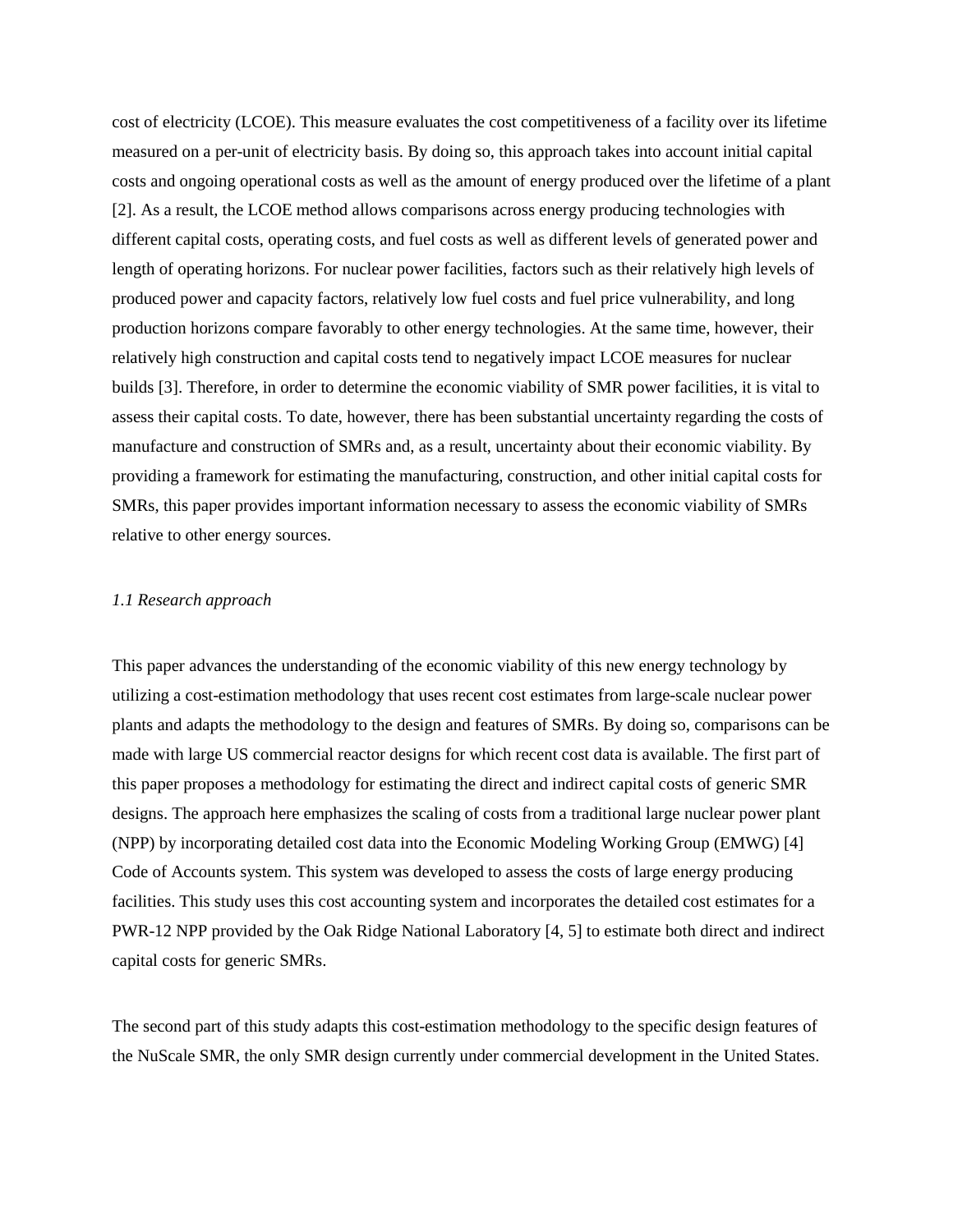As part of a research project performed by the Energy Policy Institute in 2016<sup>1</sup> for NuScale Power LLC, the authors of this study obtained detailed cost and design data from NuScale. These data were then evaluated and modified to account for the integrated design and reduced componentry of the NuScale SMR. These cost data were then converted to the uniform Code of Accounts framework. The data provided by NuScale were at a level of detail similar to that of the cost estimates for the large NPP utilized here [5] and provide the most comprehensive cost data yet available for SMRs. This study makes major contributions to the research on the economic viability of new energy technologies through the innovative adaptation of the uniform Code of Accounts methodology to SMR designs. This enables the first detailed and data-driven estimates of the costs of manufacturing and deploying SMRs. Further, this study utilizes actual direct and indirect cost data from a firm engaged in the design, manufacture and commercial deployment of SMR power generating facilities. The results of this research then enables the assessment of the economic viability of SMRs in comparison to large nuclear plants and other large power generating systems.

#### *1.2 Previous Studies*

 $\overline{\phantom{a}}$ 

Nuclear power has a complicated history; plagued with negative public perceptions of safety hazards, financial losses, and project cancellations. In recent years, several studies raised some of the obstacles to new nuclear plant construction. Ramana [7] details safety and decommissioning concerns. Other studies cite issues with initial construction costs, long lead times, and substantial construction delays [8, 9]. However, as noted by Boldon and Sabharwall [10], many of the cost overruns and delays in recent nuclear build history have been the result of both licensing issues on the part of regulatory agencies as well as construction issues due to the long time intervals between nuclear builds. Ingersoll [11] similarly cites extensive licensing activities as well as weakening public and investor relations as hurdles to new nuclear builds. As Lovering et al. explain, a full and clear accounting of costs in the planning process can lead to closer financial outcomes on the ground and reductions of these type of issues [12].

As Tsoulfanidis [13] notes, small modular nuclear reactors provide an alternative to large reactors and provide many of the benefits of clean energy production without many of the construction, planning, and safety concerns of their large nuclear counterparts. As noted by Vegel and Quinn [14], the past decade has been rich with studies on the economic competitiveness of small modular nuclear reactors but,

<span id="page-5-0"></span><sup>&</sup>lt;sup>1</sup> The Energy Policy Institute is the policy body of the Center for Advanced Energy Studies at the Idaho National Laboratory. The data used in this study is reported in Economies of Small – Economic Evaluation Report for NuScale Power, LLC [6].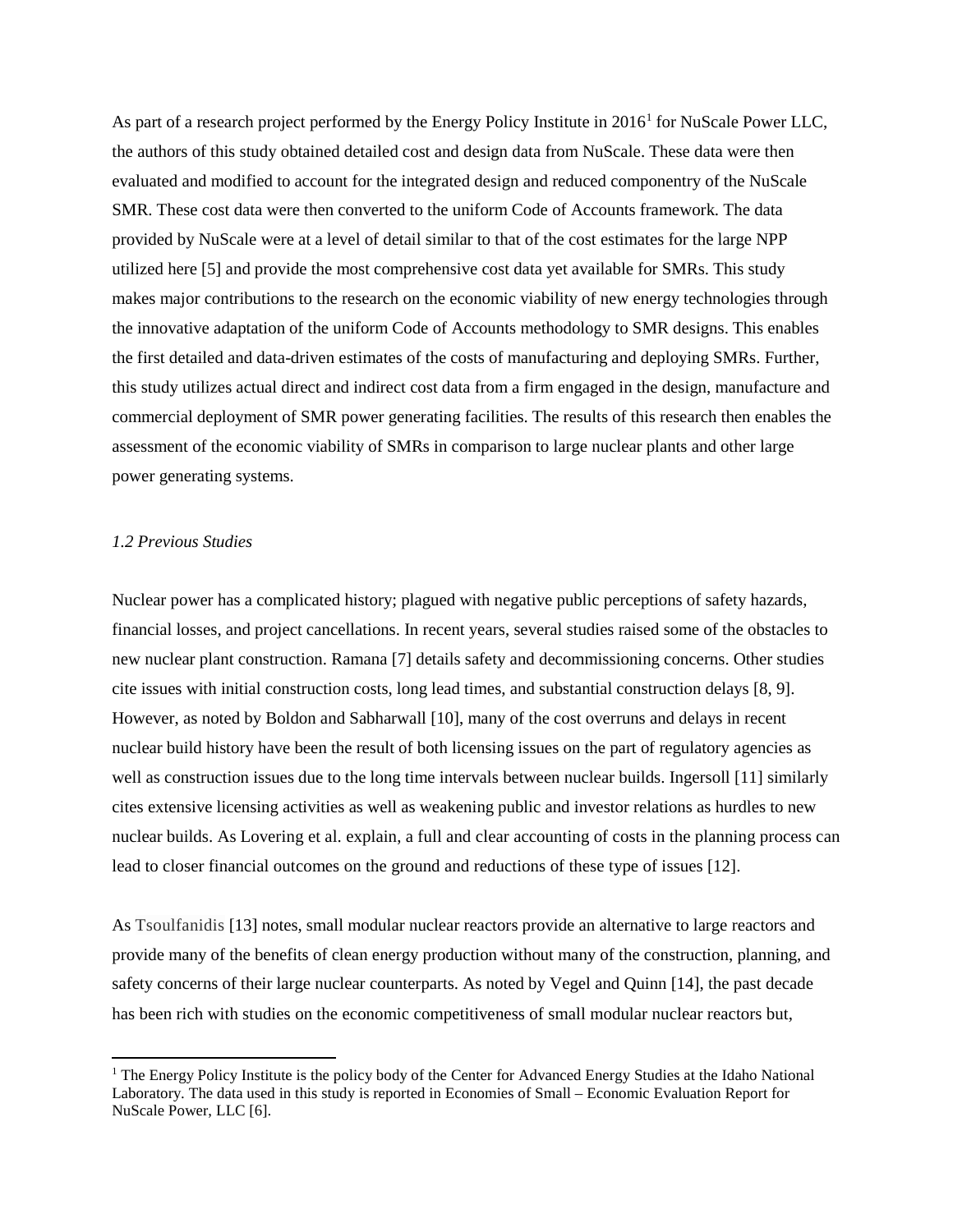unlike their study, research by Boldon et al. [15] and the present study, these do not employ a 'bottom-up' methodology that incorporates cost data from previous large NPP builds.<sup>[2](#page-6-0)</sup> Rather, these studies focus on generic differences in SMR designs and conventional nuclear builds. For example, many of these studies assert that major cost savings will emerge through "factory production, co-siting, modular design, and shorter construction periods" [14]. Small modular nuclear reactor designs are more streamlined, provide improved safety features, faster assembly, and hold the potential for significant benefits from modularity [9, 10, 16, 17, 18, 19, 20]. Furthermore, SMRs are expected to have longer refueling cycles and increased thermal efficiency than traditional nuclear designs, leading to lower long-term maintenance and operational costs [21]. The majority of research emphasizes that, so long as capital costs are controlled and projects meet the proposed schedules, SMRs may effectively compete with existing and proposed energy projects [22]. In addition to the design advantages of SMRs, they are anticipated to be more competitive than existing large nuclear reactors because of reduced financial uncertainties and faster revenue generation due to shorter construction times and the ability of competed SMR modules to come online while others are being built [9, 15, 16]. In addition, some studies cite the advantages of SMRs in the context of hybrid energy systems in combination with storage, desalination projects, and hydrogen production, noting that such pairings demonstrated will likely lead to increased profits and improved load following capabilities [10, 22, 23, 24, 25].

Several studies note that SMRs are particularly well-suited for energy development in developing economies. Black et al. [26] cite the smaller size, flexibility in generating capacity, lower capital requirements, reduced construction times, and potential for pairing with renewables as some of the features consistent with the needs of developing economies. Similarly, Ramana and Agyapong [27], Kessides [28], and Kessides and Kuznetsov [29] note that the lower financial commitments and shorter timelines for bringing SMRs online are especially desirable prospects for areas with relatively dispersed populations, limited grid capacity and financial resources throughout the world. Additionally, recent studies note the promise of future markets as fossil fuel becomes more expensive and climate change becomes a more pressing issue and, further, relatively isolated markets find it increasingly difficult to provide local resources for fuels [11, 21, 25, 27]. Additional benefits pertaining to increases in human capital due to SMR manufacturing and deployment are also noted. For example, Nian [30] cites the potential of small modular nuclear reactor deployment in small and less-developed countries for bringing training and education along with low carbon energy while the potential for reinvigorating manufacturing operations and specialized job creation in the United States are noted by others [31, 32].

l

<span id="page-6-0"></span><sup>&</sup>lt;sup>2</sup> Comparisons of the studies by Vegel and Quinn  $[14]$  and Boldon et al. [15] with the present study are discussed further below.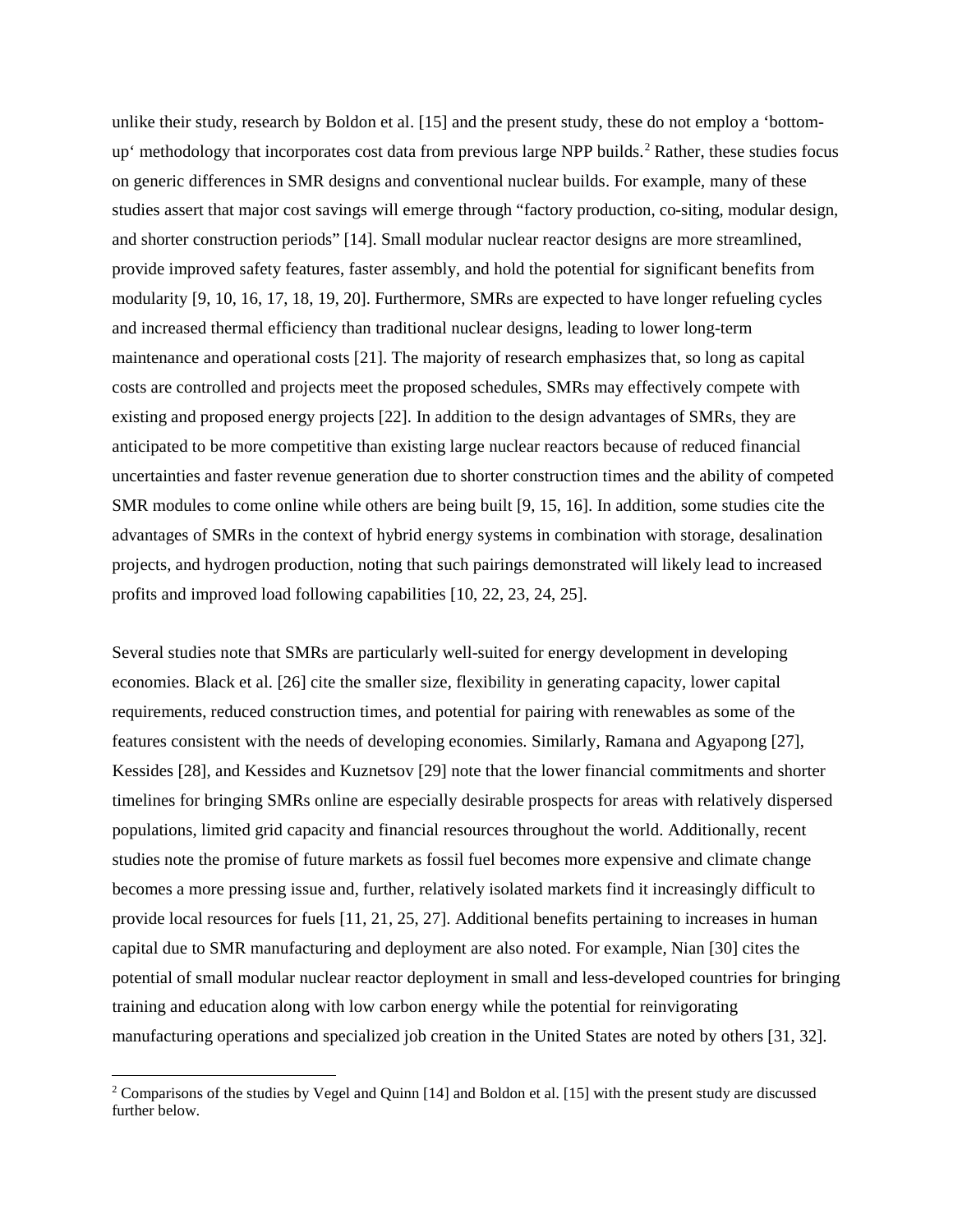Recent studies about the likely costs of SMRs posit that SMRs will be less expensive and faster to build than past nuclear projects but these studies are based for the most part on data from surveys of nuclear engineers and economists [33, 34, 35, 36]. This expert elicitation methodology estimates costs for constructing a specific nuclear reactor type using the collective knowledge of experts in the field and utilizing probabilistic judgments to determine a range of expected costs for a project. Though this may be valuable, few specialists have worked in a time where a reactor construction has been completed in the US as it is currently regulated. These types of studies are likely to underestimate the actual price of construction of large nuclear builds because they fail to include the time and cost of learning to install and license new reactor technologies on a site-by-site basis [37].

Some research teams report that, while there is a potential for SMRs to cost more than large reactors initially, these costs can be reduced by installing several reactors at the same site, constructing multiple units at once, factory fabrication, and learning curve cost reductions [34, 38]. Sovacool et al. [37] reported that studies on learning curves in energy systems found that increasing the capacity of a system could reduce the costs by about 20 percent, although these cost reductions do not apply to recent nuclear builds because of the additional safety features and complicated technical designs of these builds. However, other researchers note that building multiple SMRs on one site could result in significant learning curve cost reductions compared with existing nuclear builds, especially with factory manufacturing of multiple modular units. Indeed, Lovering et al. [39] and Vujić et al. [9] posit that modular technology and infrastructure inherent in SMR designs have the potential to revolutionize the industry and result in significant learning curve cost reductions similar to those seen in wind and solar technologies. Carelli et al. [34] expects the learning curve to flatten out with SMRs after 5-7 units, reaching the lower cost ranges with much lower energy installation totals than large reactors. Overall, these studies support the idea that the cost escalation issues experienced in recent nuclear builds are not the same concern for small modular reactors because, in part, of the significant learning curve advantages inherent in unit manufacturing and modular deployment.

In addition to the cost savings described above, many studies report that SMRs can be built faster than large reactors, by several years, and at a lower cost. This finding has been supported by Kessides [28], Aydogan et al. [1], Locatelli & Sainati [40], Abdulla et al. [35] and Ingersoll [11] as they report that lower capital costs reduce investment risks, especially as construction time is decreased. These publications also emphasize small modular reactors add to the safety of the nuclear industry via passive safety features and other design features that dramatically reduce SMR vulnerability to accidents.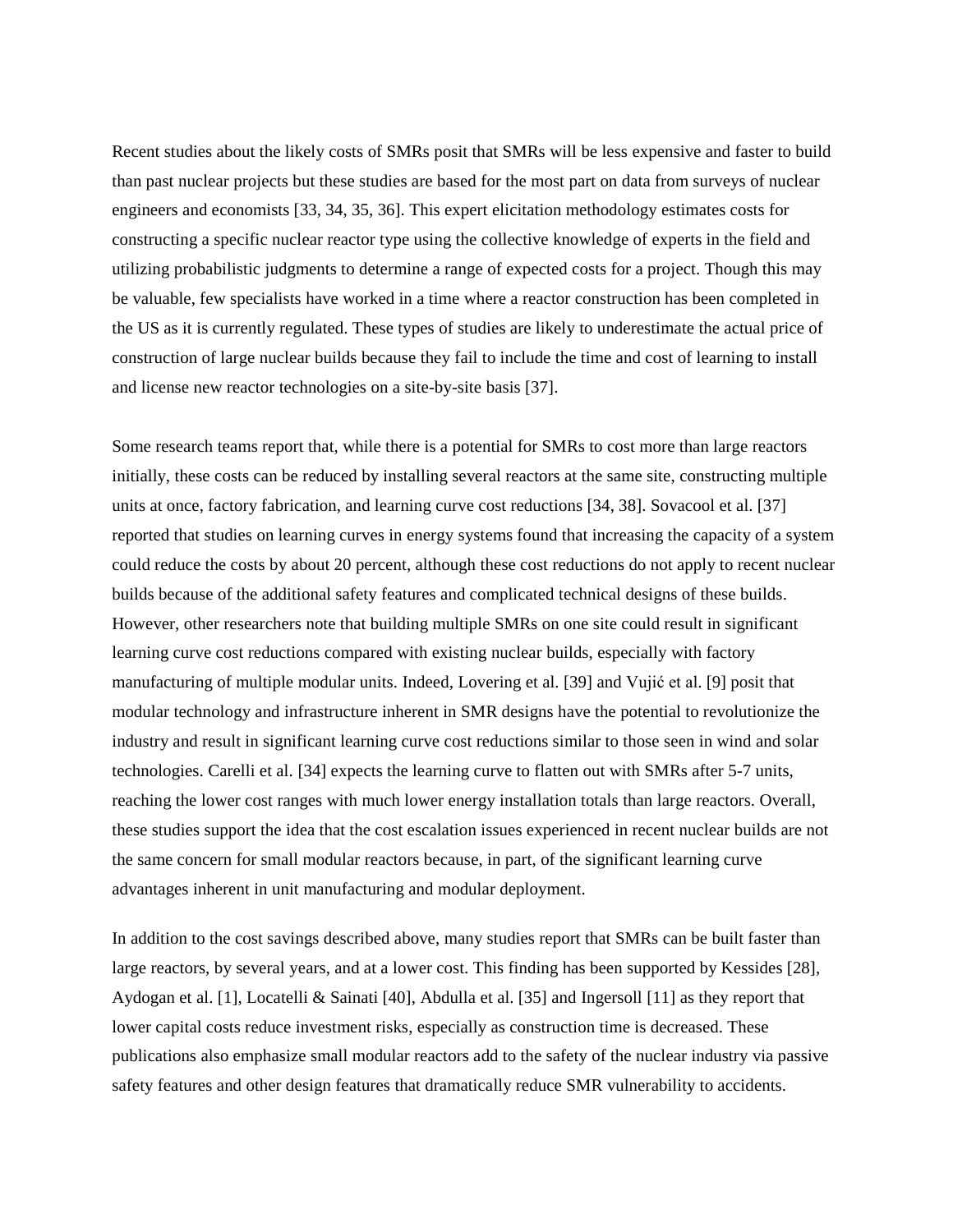#### **2. General Cost Estimation Methodology**

The early stage of SMR development means that there is no directly applicable historical cost information available nor is there any publicly available detailed vendor cost information. The approach used in this section is analogous to several studies aimed at estimating overnight costs for large nuclear power plants (NPPs).<sup>[3](#page-8-0)</sup> These studies use a bottom-up approach to estimate the component and service costs for new nuclear builds in order to assess the costs and competitiveness of new NPPs with existing nuclear facilities and with other electricity generating technologies. In order to make comparisons across design technologies, these cost estimates are formatted into standard cost-accounting classifications and then normalized to a common dollar basis. Disaggregating costs in a common system for all NPP designs allows for consistent comparisons of costs across designs.

#### *2.1. Code of Accounts System*

 $\overline{\phantom{a}}$ 

The common cost accounting system used for several years in NPP cost comparison estimates is the uniform Code of Accounts (COA) system of the U.S. Department of Energy (DOE) Energy Economic Data Base (EEDB) [41, 42]. This cost accounting system has been adopted by the International Atomic Energy Agency [[4](#page-8-1)3]<sup>4</sup> and formalized by the Generation IV International Forum Economic Modeling Working Group [4]. Utilizing a common cost accounting methodology facilitates uniformity and consistency when assessing the capital costs of NPPs across designs and across time. As noted by Rosner, Goldberg, and Hezir [31], "One of the major problems with comparisons of cost estimates drawn from public reports is that the estimates are not generally reported on a consistent basis." To address this issue, the EEDB was developed as part of the Nuclear Energy Cost Data Base Program of the DOE by collecting cost data from several NPPs and organized by reactor type. These costs were then averaged and re-allocated to a standardized code of accounts that provides detailed cost data without reflecting the proprietary cost data of individual plants [4, 5].

The COA system is designed to be flexible enough to accommodate cost estimates for virtually any

<span id="page-8-0"></span><sup>&</sup>lt;sup>3</sup> See the following for examples of these estimates: Energy Information Agency [44], Energy Policy Research Institute at Chicago [31].

<span id="page-8-1"></span><sup>4</sup> For a lengthy description of the IAEA accounts at the three-digit level, see the IAEA document [43]. Although the IAEA system differs somewhat from the EEDB system at the three-digit level, the capitalized direct cost accounts of these two systems coincide.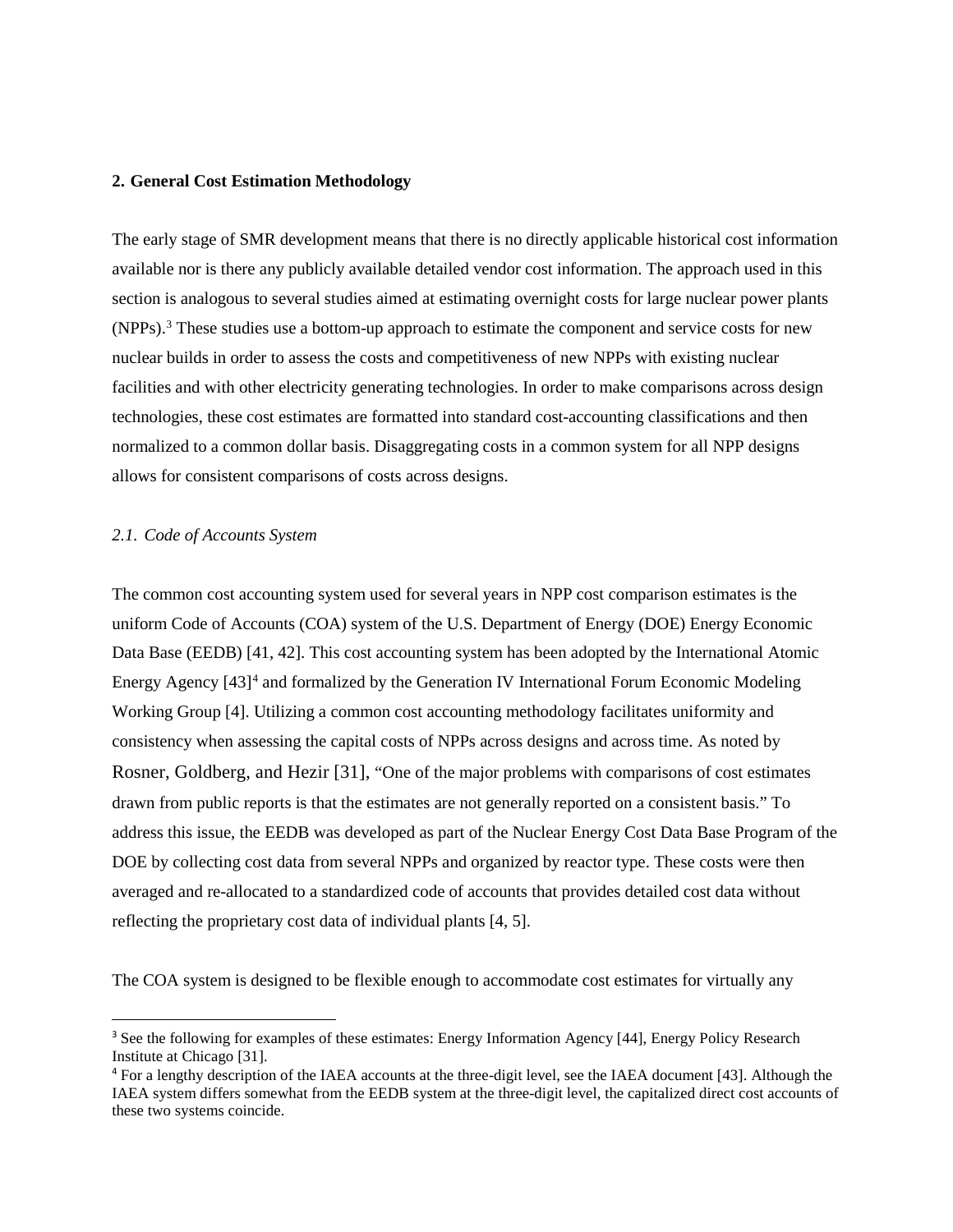nuclear power design as well as for cost comparisons of nuclear plants with conventional large-scale electrical power generation facilities. In this context, it is utilized by several influential studies to estimate the costs of new power plants and to compare costs across different nuclear and conventional power designs. These include those by the Energy Information Agency [44], the Massachusetts Institute of Technology [45], the Energy Policy Institute at Chicago (EPIC) [31], and the Oak Ridge National Laboratory [5], among others. Although intended to accommodate some flexibility of designs and to be used for comparisons across large-scale single unit power generating facilities, it should be noted that the COA system itself was not designed for multi-unit integral-type reactors such as the NuScale design. As a result, a large degree of modification was needed in order to compare the PWR-12 and SMR designs. These are explained more fully following the description of the general Code of Accounts system below.

In the updated GIF/EMWG [4] system, the Code of Accounts consists of six major cost categories, as shown in the table below.

| <b>Account Number</b> | Description                           |                                                                                                                                                                                                    |
|-----------------------|---------------------------------------|----------------------------------------------------------------------------------------------------------------------------------------------------------------------------------------------------|
| 10                    | Capitalized Pre-Construction<br>Costs | Costs associated with land acquisition, permits, licensing,<br>studies and reports, other pre-construction costs, and<br>contingency on these costs.                                               |
| 20                    | <b>Capitalized Direct Costs</b>       | Costs of structures and improvements, reactor, turbine, and<br>electrical equipment, heat rejection system, simulator,<br>miscellaneous and special materials, and contingency on direct<br>costs. |
| 30                    | <b>Capitalized Indirect Costs</b>     | Field indirect costs, construction supervision, commissioning<br>and start-up costs, and demonstration test run.                                                                                   |
| 40                    | Capitalized Owner's Costs             | Costs of staff recruitment and training, staff housing, staff<br>salary-related costs, other owner's capitalized costs, and<br>contingency on owner's costs.                                       |
| 50                    | Capitalized Supplementary<br>Costs    | Shipping and transportation costs, spare parts, taxes, insurance,<br>initial fuel core load, decommissioning costs, and contingency<br>on supplementary costs.                                     |
| 60                    | <b>Capitalized Financial Costs</b>    | Escalation, fees, interest during construction, and contingency<br>on financial costs.                                                                                                             |

Each of these accounts are comprised of several two-digit accounts. For the overnight cost estimation of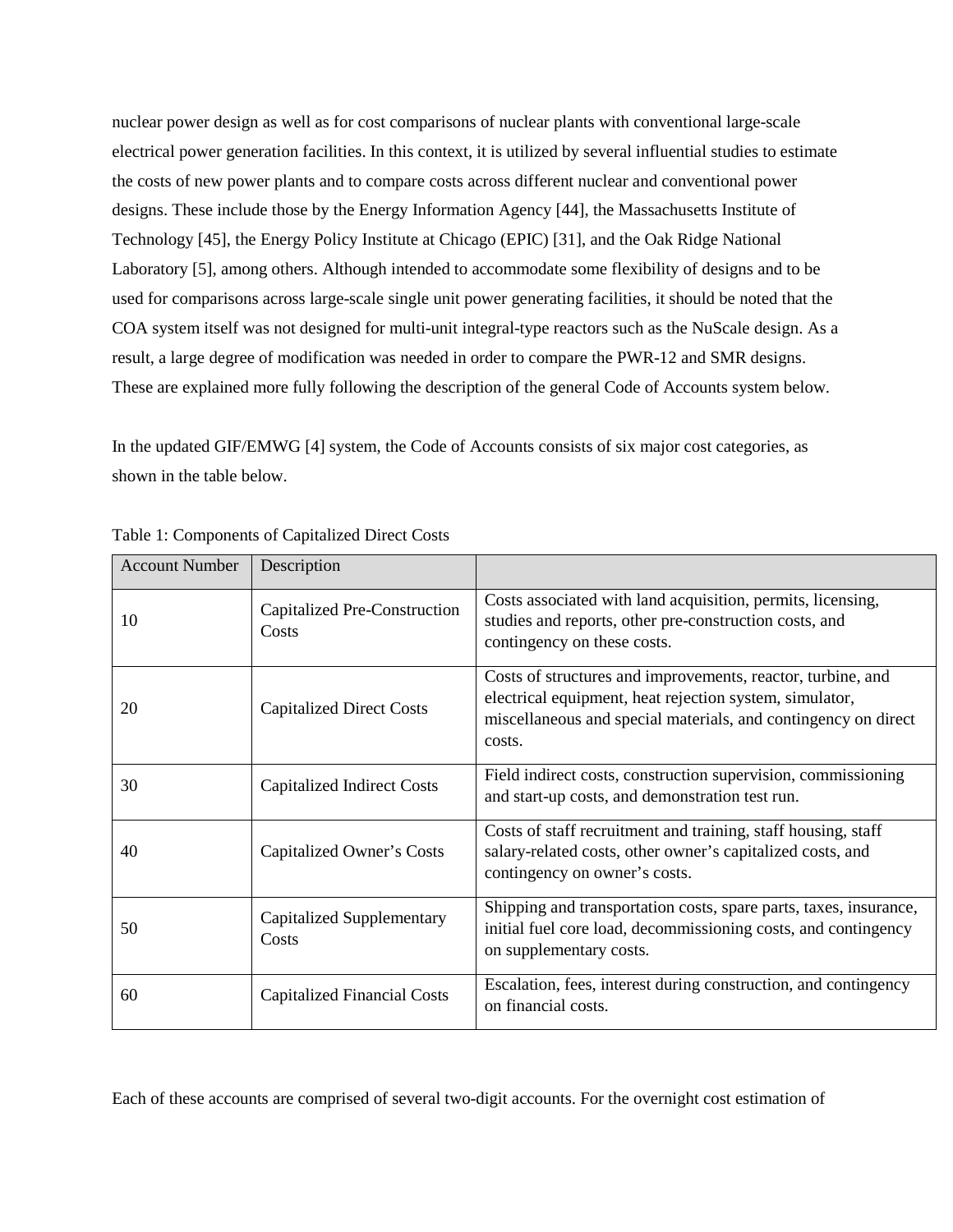interest here, Account 20: Capitalized Direct Costs, is of particular importance. The two-digit Codes of Account for this category are listed below:

| <b>Account Number</b> | Description                        |
|-----------------------|------------------------------------|
| 21                    | Structures and Improvement         |
| 22                    | <b>Reactor Equipment</b>           |
| 23                    | Turbine Generator Equipment        |
| 24                    | <b>Electrical Equipment</b>        |
| 25                    | <b>Heat Rejection System</b>       |
| 26                    | Miscellaneous Equipment            |
| 27                    | <b>Special Materials</b>           |
| 28                    | Simulator                          |
| 29                    | <b>Contingency on Direct Costs</b> |

Table 2: Components of Capitalized Direct Costs (Account 20)

Each two-digit account is further divided into several three-digit accounts. Account 21, for example, contains the following three-digit accounts:

| <b>Account Number</b> | Description                            |
|-----------------------|----------------------------------------|
| 211                   | Yardwork                               |
| 212                   | <b>Reactor Containment Building</b>    |
| 213                   | Turbine Room and Heater Bay            |
| 214                   | <b>Security Building</b>               |
| 215                   | Primary Auxiliary Building and Tunnels |
| 216                   | <b>Waste Processing Building</b>       |
| 217                   | <b>Fuel Storage Building</b>           |
| 218                   | <b>Other Structures</b>                |

Table 3: Three-Digit Accounts of Account 21, Structures and Improvement

The components of expenditures within each three-digit code of account are further delineated. For example, the Reactor Containment Building, one of the main components of Account 21, is further divided into the following components, shown below in Table 4: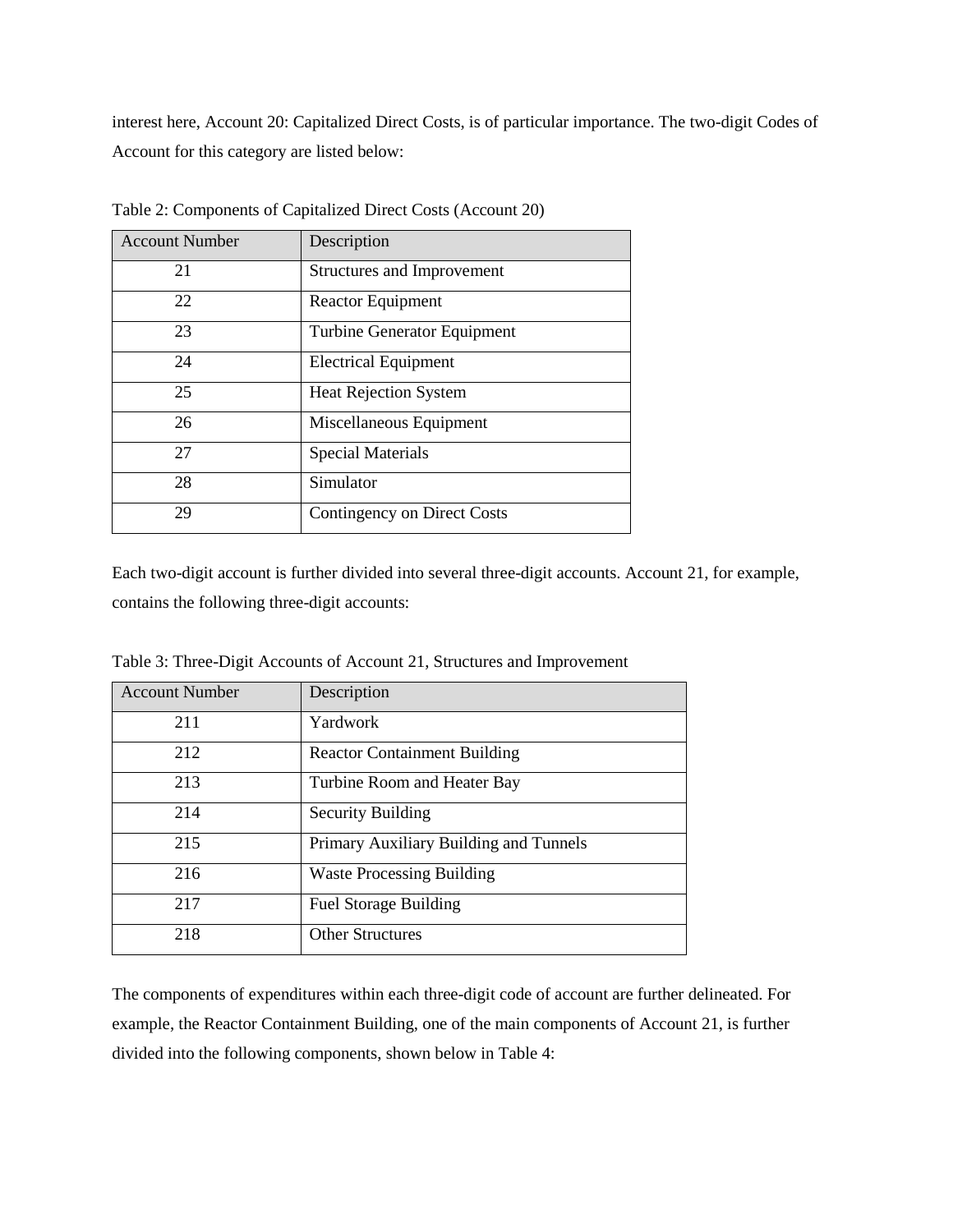| Substructure               |
|----------------------------|
| Containment shell          |
| Containment dome           |
| Interior concrete          |
| Removable plugs            |
| Structural and misc. steel |
| Containment liner          |
| Painting                   |
| Plumbing and drains        |
| <b>HVAC</b>                |
| Safety related HVAC        |
| Lighting and service power |
| Elevator                   |
|                            |

Table 4: Components of Account 212, Reactor Containment Building

The use of the GIF Code of Accounts system provides a detailed framework for classifying the total investment costs for a nuclear power plant. Where detailed cost information is available from earlier nuclear builds of similar designs, bottom-up cost estimates can be performed by using the specificity at the three-digit level and below. Where detailed cost estimates are not available, top-down estimates can be conducted. This approach is more global, less detailed and commonly employs models to compare elements with similar functionality across designs. As noted by Berbey et al. [46], bottom-up approaches are more accurate and give better cost estimations than top-down methods but both approaches can be complimentary when some design elements are detailed enough for a bottom-up approach which can then be used to check the results of top-down estimation.

#### *2.2 Cost Estimates for Large Nuclear Power Plants*

In order to use the Code of Accounts system to determine costs, a baseline reactor design and the associated codes of account (COA) must be identified. The Energy Economics Data Base prepared by the DOE [47] details construction costs of several nuclear power plants of different distinct designs constructed during the 1970s and 1980s. One of these datasets is for the PWR-12 design, a large Westinghouse four-loop PWR design of 3,400 MWt and 1,147 MWe. The PWR-12 provides the best comparison as this reactor design has been widely deployed worldwide and due to the dearth of new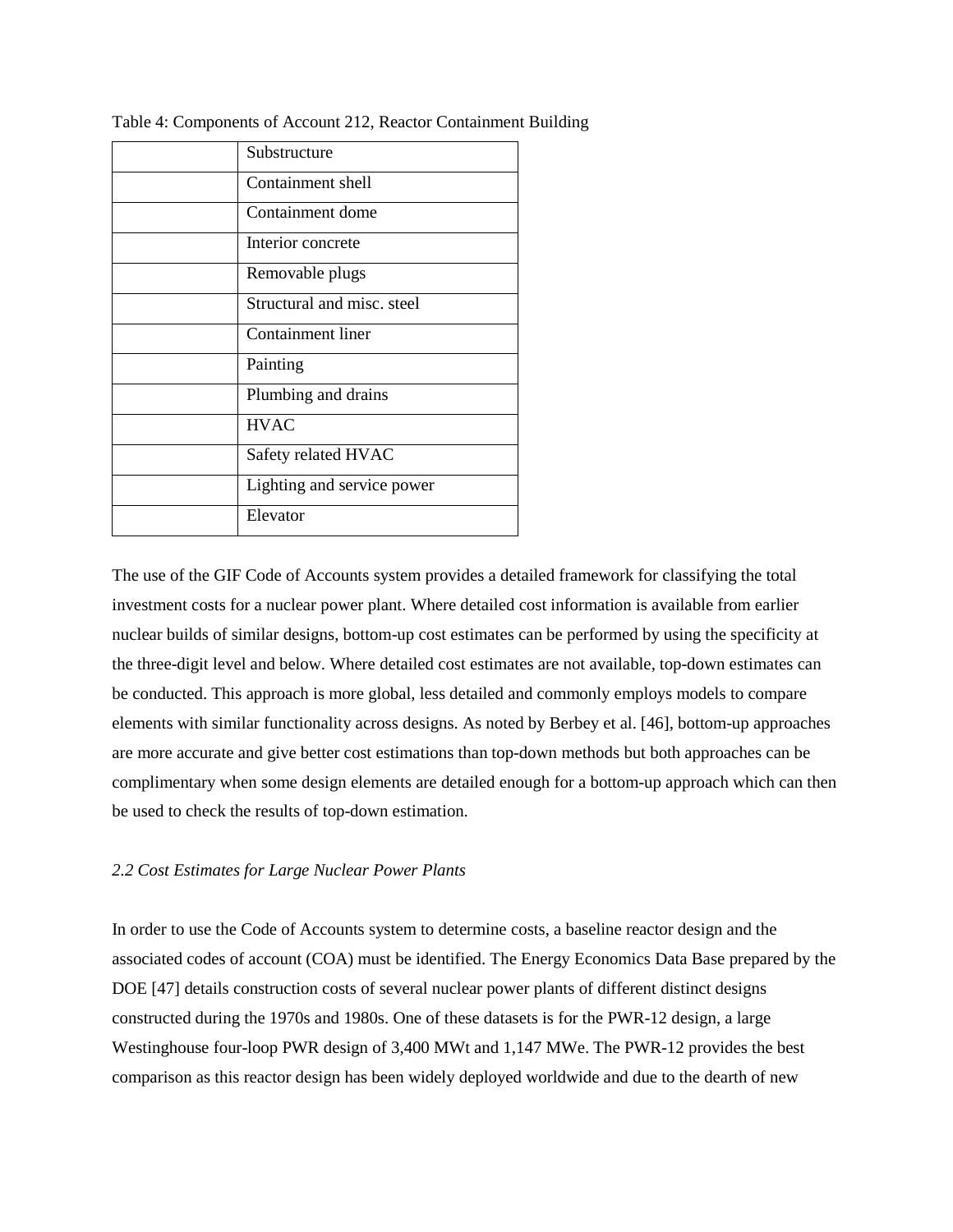reactors of other designs constructed in the past few decades.<sup>[5](#page-12-0)</sup>

To date, there are thirty PWR-12 power plants in operation in the U.S.<sup>[6](#page-12-1)</sup> A challenge for this study is the fact that costs for completed reactors and facilities have varied widely since the first ones were completed more than 40 years ago. Because this study provides a comparison by account code, that is a singular cost figure and not a range for the PWR-12, a determination of the most appropriate cost comparison was needed. The 30 reactors' grid connection dates vary from 1973 to 2016. Komanoff [48] compiled actual costs for reactors through the 1980s by examining FERC-1 Electric Utility Annual Report forms, and he is the primary source in the nuclear cost literature. For the four reactors completed since then, studies tend to rely upon Hultman, Koomey, and Kammen [49]. Lovering [12] is the source for a consolidated database reactor costs. While authors of these more recent articles come to different conclusions about the reasons, they clearly demonstrate that, despite efforts by industry and government, cost escalation and schedule slippage for PWR-12s and large NPPs have continued.

Data for PWR-12 reactors are sourced from those supplied in the Oak Ridge National Laboratory's (ORNL) report *Advanced High Temperature Reactor Systems and Economic Analysis: September 2011 Status* [5]. ORNL relied on data from the US Department of Energy's Energy Economic Data Base (EEDB), which was part of an effort to compare costs of nuclear and non-nuclear power generation in the 1970s and 1980s. The EEDB was last updated in 1987 and published in September 1988. It developed cost models for a number of nuclear designs, among them one analogous to the Westinghouse PWR-12 four-loop reactor of approximately 1150 MWe.

The EEDB developed and used engineering estimates and quotes for the costs of future plants, using three "experience" sets. The EEDB classified the median experience (ME) as reflecting the cost overruns compared to plans and schedules—that were common in the era of explosions of orders of larger and larger plants. Better experience (BE) identified the plants that were produced cost effectively and met schedule objectives; the EEDB assumed that best practices and solutions to what were thought to be obvious lessons in cost overruns from industry and governmental actions would result in new plants resembling BE rather than ME. Still another "improved experience" (IE) set posited that there would be even further advances beyond BE due to new technologies and streamlined regulation. For the PWR-12,

 $\overline{\phantom{a}}$ 

<span id="page-12-0"></span><sup>&</sup>lt;sup>5</sup> The four units under construction at the Vogtle facility in Georgia and the VC Summer facility in South Carolina are Westinghouse AP-1000 designs and are each several years behind schedule with significant cost overruns that do not yet provide an accurate picture of total project costs.

<span id="page-12-1"></span><sup>&</sup>lt;sup>6</sup> The most recent being the Tennessee Valley Authority's Watts Bar 2 facility that began commercial operation in October 2016.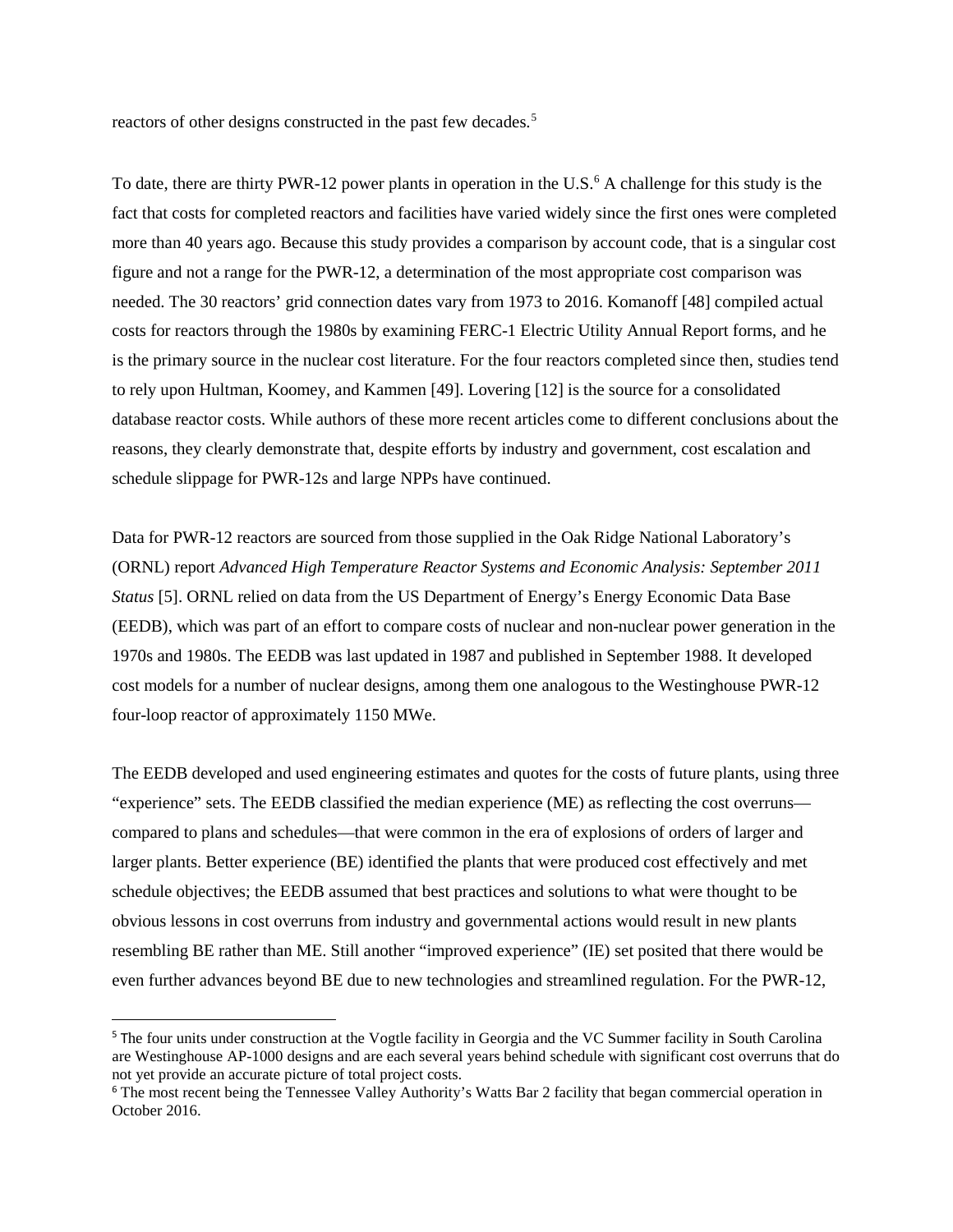the ORNL team mapped the EEDB to the uniform code of accounts with the three experience sets and adjusted for inflation to the year of the report's publication.

For this study, the ME data set was selected as the appropriate comparison because these costs more closely reflect the actual costs and schedules of PWR-12s completed in the last 25 years than do the BE case<sup>7</sup> and, certainly, the theoretical IE case. In retrospect, BE is more of a match for select low-cost reactors completed prior to the Three Mile Island (TMI) incident and before the transition was completed to the post-TMI regulatory regime [50]. The experience sets also do not take into account survivorship bias of completed reactors as many were cancelled after work was begun due, in large part, to significant cost overruns.

This study utilizes the detailed PWR-12 cost estimates for the ME data set provided by the Oak Ridge National Laboratory's report on Advanced High Temperature Reactor Systems and Economic Analysis, the most recent and most detailed publicly available cost estimates for nuclear power plants [5]. The methodology of the report was designed to estimate the costs of the Advanced High Temperature Reactor (AHTR), a 3400 MWt fluoride salt-cooled reactor. Given that no such reactors have been built, the report utilizes the cost information in the EEDB for a Westinghouse four-loop pressurized water reactor (PWR-12), with a similar thermal and electrical output as the AHTR, to assess the capital costs of building an AHTR power generating facility. The economic analysis is based on publicly available cost information and its methodology ensures that costs are both detailed and comprehensive in scope. The level of detail for the cost estimates is such that the costs of several components or services within each three-digit COA are provided. The ORNL report [5] adjusted the cost information for the PWR-12 in the EEDB report from 1987 to 2011 U.S. dollars.

In the following section, the detailed bottom-up cost estimates for the PWR-12 design are used to estimate the costs of SMR designs. In this context, it is important to note that, of the total investment costs, some are primarily dependent on plant design and technological requirements and some are primarily dependent on location and financing conditions. The expenditures that are dependent primarily on plant design stem from the engineering, construction, and installation of a given nuclear energy system. These are captured in Capitalized Direct Costs (Account Twenty) and Capitalized Indirect Costs

l

<span id="page-13-0"></span><sup>&</sup>lt;sup>7</sup> The claim in the ORNL report regarding the representativeness of the BE data set is not reliable due to its reliance on one vendor cost quote for the Nuclear Steam Supply System that was likely outdated at the time of the EEDB's ninth update in 1987 [5, p. 89-90]. Further, the current experience of Watts Bar 2 and the AP-1000s under construction in Georgia and South Carolina provide further support to the use of the ME, rather than BE data set.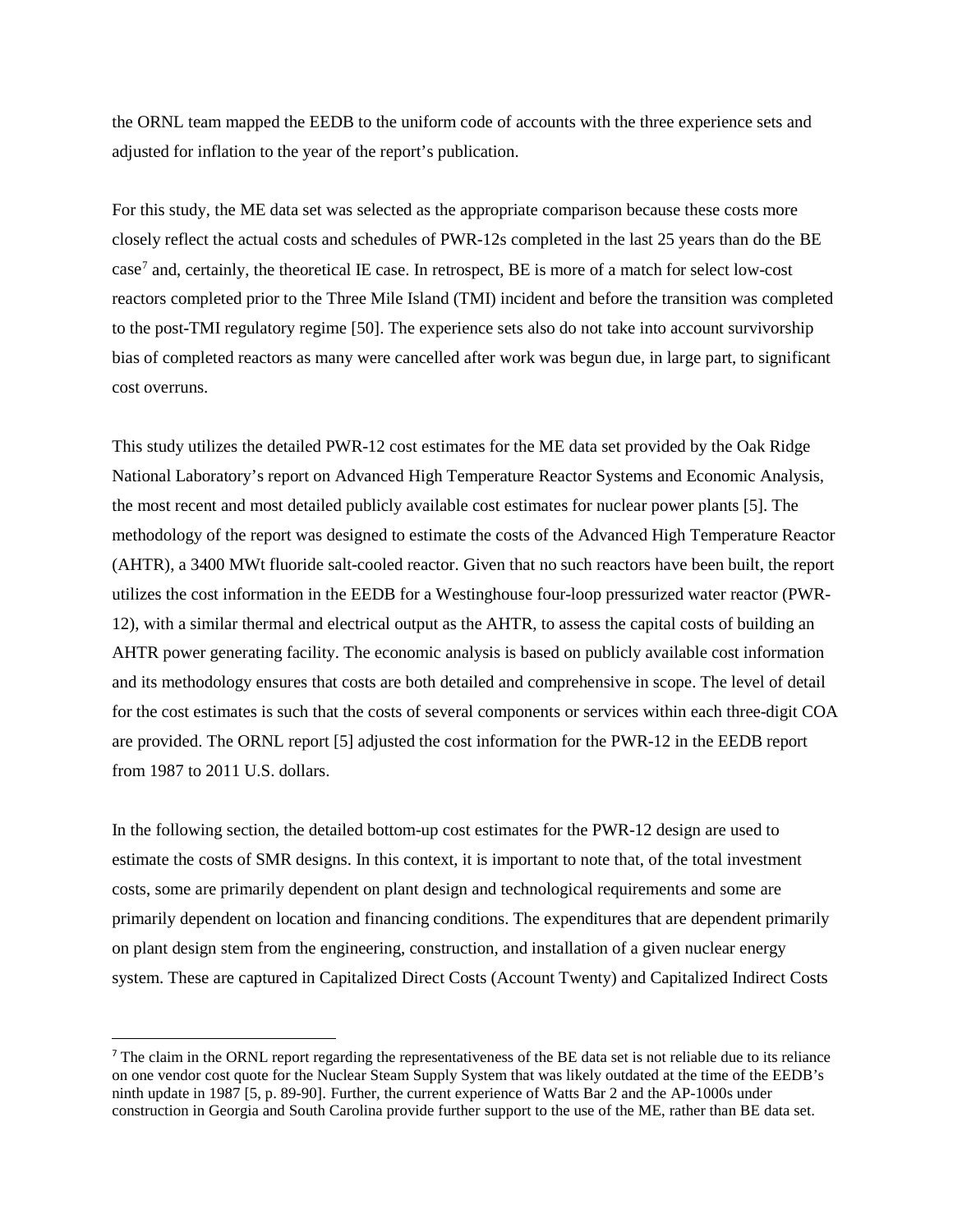(Account Thirty) and are the focus of the cost estimation conducted here. Other components of total investment costs vary primarily with the specific site chosen for the nuclear plant and with the characteristics of the parties investing in nuclear plant development, as well as the macroeconomic conditions at the time of investment. These are captured in Capitalized Pre-Construction Costs (Account Ten), Capitalized Owner Costs (Account Forty), Capitalized Supplemental Costs (Account Fifty) and Capitalized Financial Costs (Account Sixty). As a result, these costs are not incorporated into the cost estimation procedure detailed below. The relevant direct and indirect Codes of Account are shown below in Table 5.

| <b>Main Account</b>     | <b>Two-Digit Sub-Accounts</b>    | <b>Three-Digit Sub-Accounts</b>       |
|-------------------------|----------------------------------|---------------------------------------|
| <b>Categories</b>       |                                  |                                       |
|                         |                                  |                                       |
| 20 Capitalized Direct   |                                  |                                       |
| Costs                   |                                  |                                       |
|                         | 21 Structures & Improvements     |                                       |
|                         |                                  | 211 Site Prep & Yard Work             |
|                         |                                  | 212 Reactor Building                  |
|                         |                                  | 213 Turbine Generator Buildings       |
|                         |                                  | 214 Security Building                 |
|                         |                                  | 215 Reactor Services Building         |
|                         |                                  | 216 Radioactive Waste Building        |
|                         |                                  | 218 Other Buildings                   |
|                         | 22 Reactor Plant Equipment       |                                       |
|                         |                                  | 221 Reactor Equipment                 |
|                         |                                  | 223 Safety Systems                    |
|                         |                                  | 225 Fuel Handling System              |
|                         |                                  | 227 Reactor Instrumentation and       |
|                         |                                  | Control                               |
|                         | 23 Turbine Plant Equipment       |                                       |
|                         |                                  | 231 Turbine Generators                |
|                         |                                  | 233 Condensing System                 |
|                         |                                  | 234 Feed Heating System               |
|                         |                                  | 236 Turbine Generator Instrumentation |
|                         | 24 Electric Plant Equipment      |                                       |
|                         |                                  | 241 Switchgear Generator Equipment    |
|                         |                                  | 246 Power & Control Cables & Wiring   |
|                         | 25 Heat Rejection System         |                                       |
|                         |                                  | 251 Structures                        |
|                         |                                  | 252 Mechanical Equipment              |
|                         | 26 Miscellaneous Plant Equipment |                                       |
|                         |                                  | 261 Transportation & Lift Equipment   |
|                         |                                  | 262 Air, Water, Plant Fuel Oil &      |
|                         |                                  | <b>Steam Service Systems</b>          |
|                         |                                  | 263 Communications Equipment          |
|                         |                                  | 264 Furnishings & Fixtures            |
|                         |                                  | 265 Wastewater Treatment Equipment    |
| 30 Capitalized Indirect |                                  |                                       |
| Costs                   |                                  |                                       |

| Table 5: Major Codes of Account for Cost Comparisons |  |  |  |
|------------------------------------------------------|--|--|--|
|                                                      |  |  |  |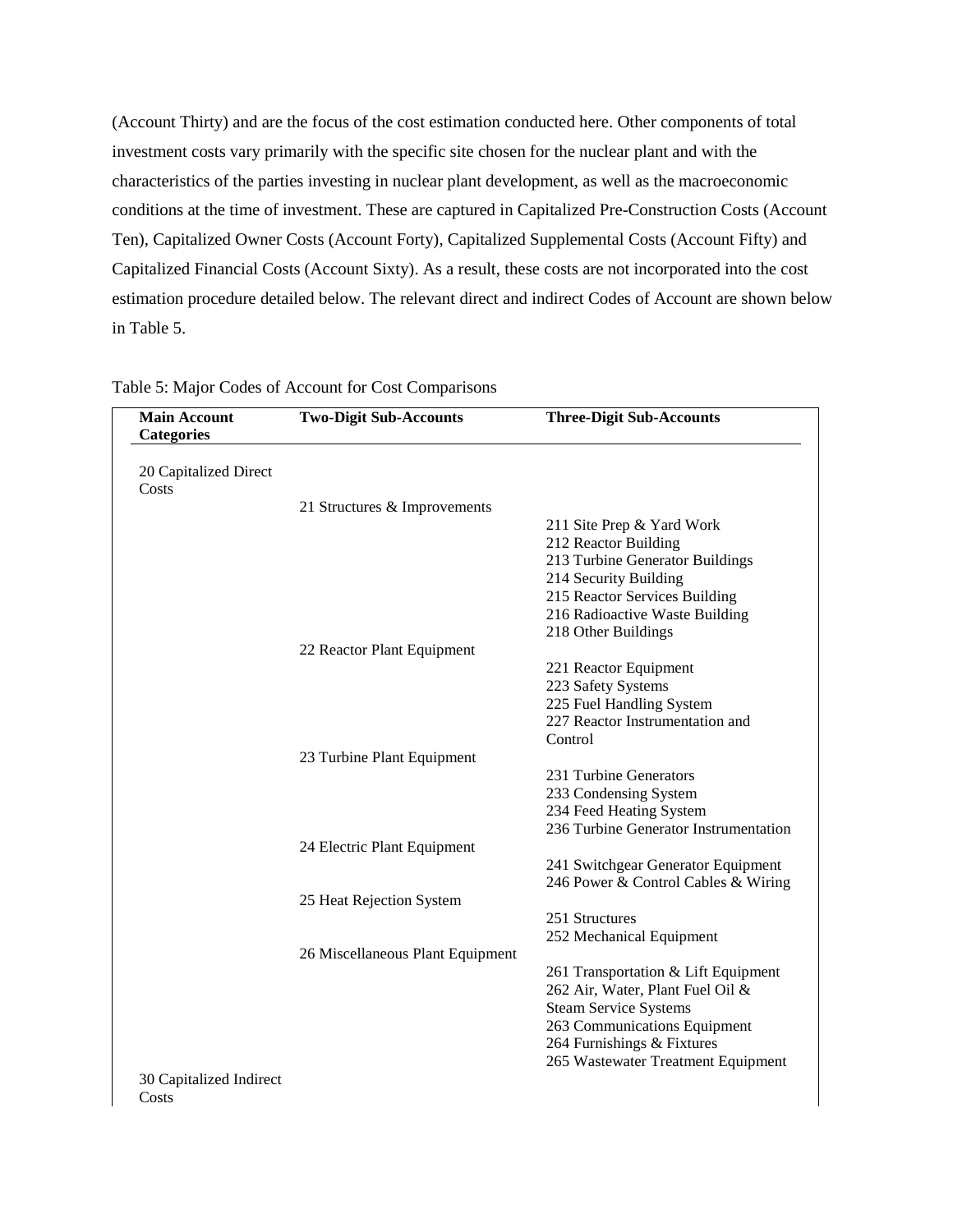| 31 Design Services at Home Office   |
|-------------------------------------|
| 34 Field Construction Management    |
| 35 Field Construction Supervision   |
| 36 Field Indirect Supervision Costs |
| 38 General & Administrative         |

#### **3. SMR Cost Estimation**

The estimation method commonly employed for new nuclear builds involves determining the costs of an existing nuclear power plant of similar design and then scaling those costs up or down to match the size of the new project under consideration [4]. Unfortunately, such a scaling method is only completely applicable for cases in which there are no significant design changes between projects of different sizes [51]. While the definition of significant can be debated, it is clear that recent SMR designs, even those classified as iPWR systems, represent a large enough departure from the baseline PWR-12 design to necessitate modifications that reflect design differences, attendant reduction in components, and differences in power output from the selected PWR design. The following section briefly reviews the design differences between SMRs and the PWR-12 in order to highlight the modifications to the standard COA framework needed for this study.

#### *3.1 Design Differences*

The PWR-12 is an updated version of New Hampshire Seabrook Station designed by Westinghouse Electric [52]. The PWR-12 is a typical Westinghouse four-loop pressurized-water reactor (PWR) with a core thermal power of 3,417 MW, nuclear steam supply power of 3,417 MW and net electrical power of 1,147 MW. The reactor is powered with 193 fuel assemblies including  $UO<sub>2</sub>$  nuclear fuel. Light water is used for both cooling and as a moderator. The temperature of the coolant at the reactor outlet is 618 degrees Fahrenheit. The reactor is designed for base load operation for a 30-year plant life. Pressurizer, steam generator, coolant circulation pump, pressurized reactor vessel and the control rods installed at the top of the reactor vessel are some of the components in the containment (Figure 1).

Figure 1: Containment Vessel of the PWR-12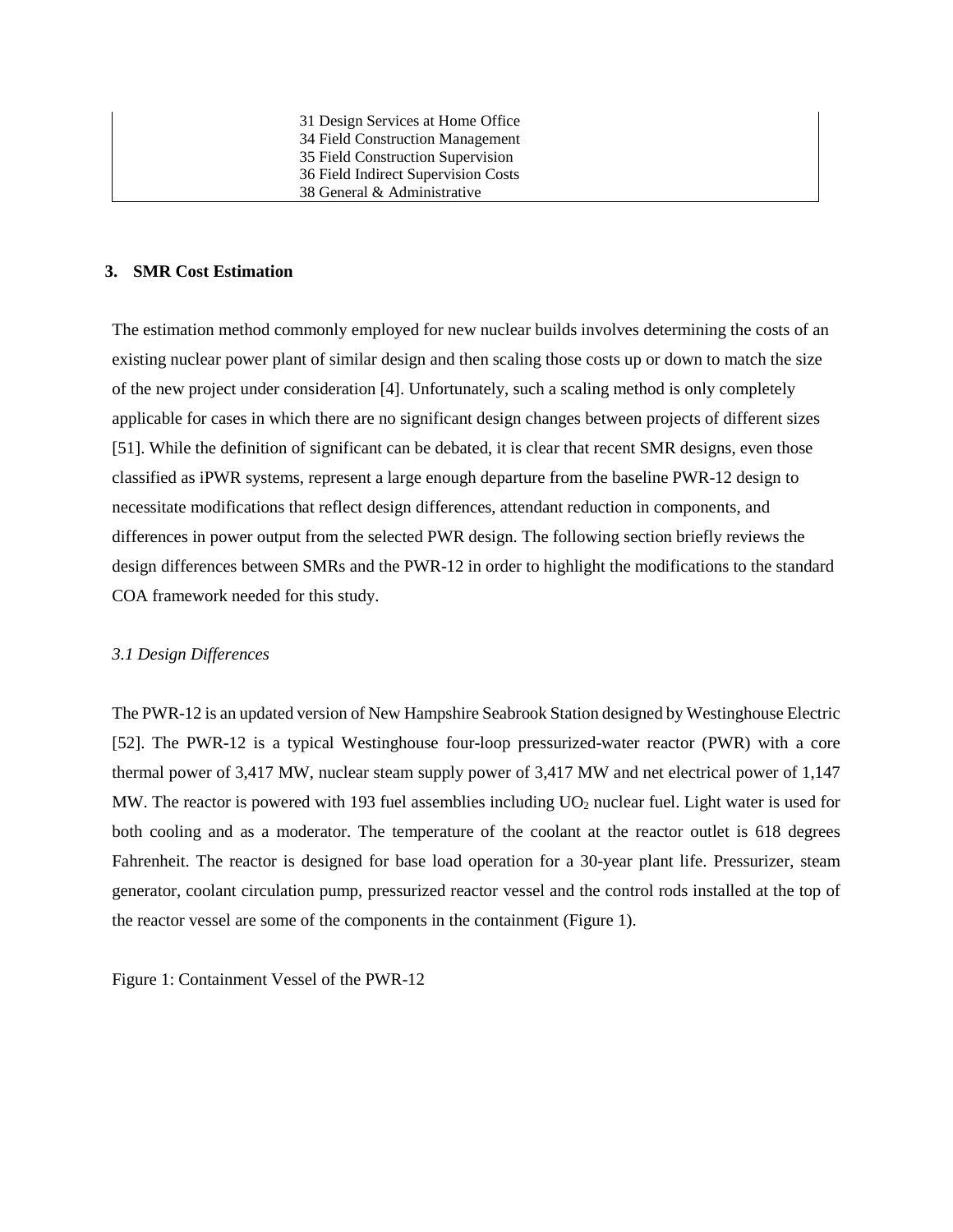**Typical Pressurized-Water Reactor** 



Source: Nuclear Regulatory Commission [53]

The pressure of the reactor is a typical PWR reactor core pressure (2,250 psia) and can easily be pressurized because of a cylindrical carbon steel pressure vessel structure. The hemispherical upper head of the reactor vessel can be removed for refueling and maintenance. The diameter and height of the reactor vessel are 173 in. and 516 in., respectively. The pump provides between 7,000 and 9,000 horsepower for hot and cold conditions. The steam generator is a typical vertical U-tube with integral steam drums. The steam flow rate of 15.2x106lb/hr in 1,000 psia pressure of steam is circulated in the steam generator's secondary coolant loop. The containment, as the last radiation barrier in the nuclear power plant, consists of reinforced concrete with a steel plate liner. The height and inside diameter of the containment vessel are 219 ft. and 140 ft., respectively, to provide  $2.3x10^6$  cu. ft. with a 52 psig containment pressure. The normal frequency of the turbine is 1,800 rotations/min in the secondary coolant loop. Two natural draft wet evaporative-type cooling towers are used as the ultimate heat sink. The ratio of the stored fuel mass on-site facilities to the core mass is 1.33.

Like the light-water pressurized PWR-12, several small modular reactors have been designed in the recent decades utilizing light water pressurization. Most of the light-water pressurized SMRs are integrated reactors, enveloping the pressurizer, steam generator, the nuclear core and, in some designs, the reactor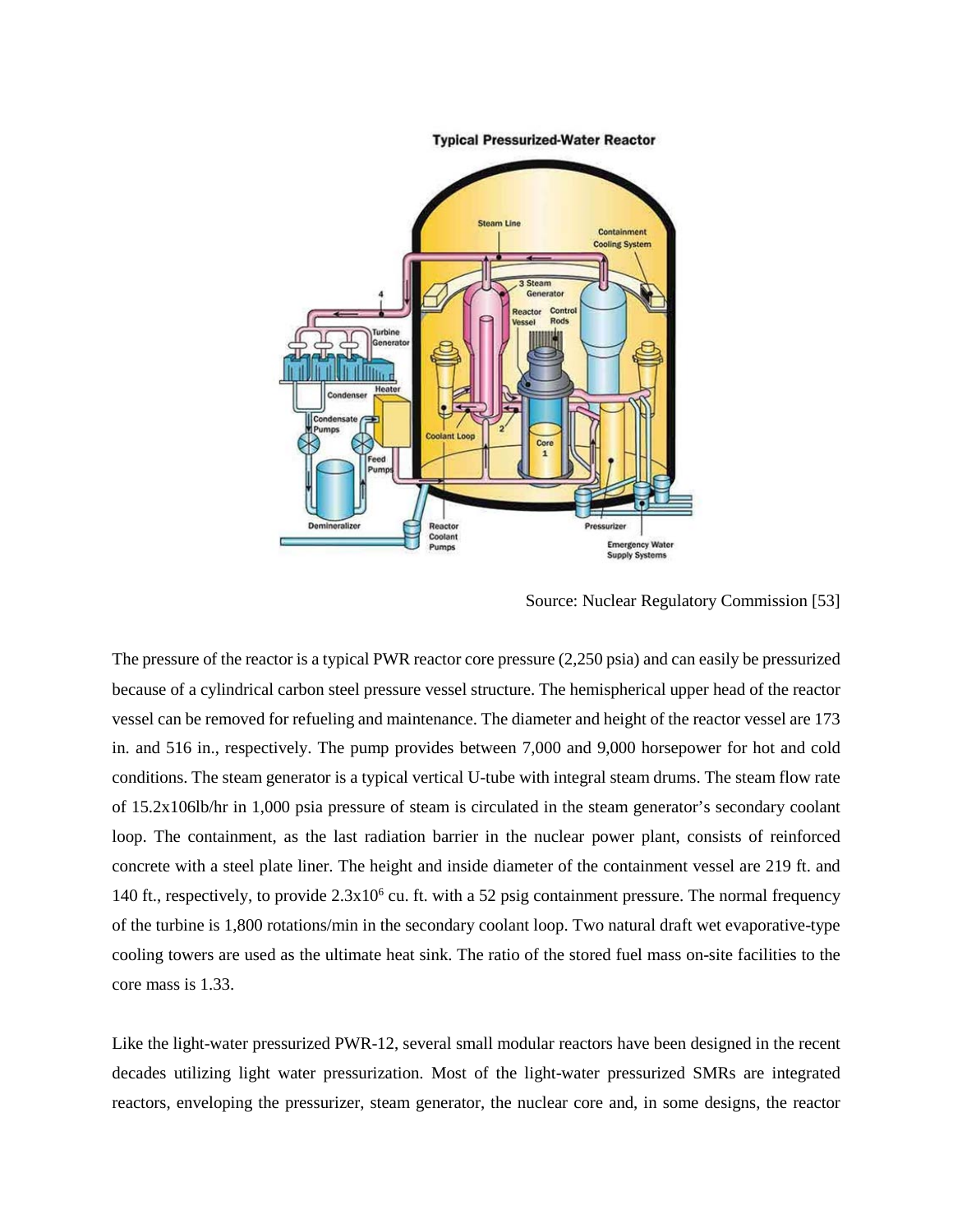circulation pumps. In other words, the primary coolant system is sealed with the pressure vessel in a typical integrated light-water SMR design. Other significant differences between the standard PWR-12 design and light-water SMRs currently being developed include:

- Reduced power output: the typical electric power is less than 300MW.
- Modular designs: the components are designed considering modularity to transport them from a factory to the site via trucks and trains.
- Lower cost and reduced construction time: both the capital cost of SMRs and the construction time are significantly less than a typical large nuclear plant.
- Integrated design: incorporation of primary system components into a single reactor vessel.
- Smaller core and decreased overall size: the smaller core and integrated design of SMRs greatly reduce the footprint of the nuclear plant.
- Convection cooling: Vessel and component layouts that facilitate natural convection cooling of the core and vessel in LW-SMRs.
- Passive safety system: the safety systems of SMRs are designed to cool down the reactor over a period of time without an operator and an active component for accident conditions.
- Heat removal: Increased ratio of water inventory to decay heat for more effective decay heat removal in SMRs.
- Enhanced safety and security: Below-grade construction of the reactor pool and spent fuel storage pool for enhanced resistance to seismic events and improved security.
- Simplified steam generator: the steam generator is comprised of only one component with no steam-dome attached.

The NuScale SMR is a light-water SMR design in which the NuScale Power Module (NPM) includes the reactor vessel, steam generators, pressurizer and containment vessel in an integral package that eliminates reactor coolant pumps and large core piping. Therefore, the risk of a large break loss of coolant accident, one of the most severe design basis accidents for a LWR such as the PWR-12, is effectively eliminated. Each NuScale NPM is rated as producing 60 megawatts of electricity (MWe). The size of the containment vessel in the NPM is significantly smaller than that of a PWR-12 nuclear plant. Each NPM has its own skid-mounted steam turbine-generator and condenser. The NPMs are installed below-grade and enveloped with a seismically robust, steel-lined concrete pool. Twelve NPMs can be incrementally added for 720 MWe gross (685 MWe net) total power [55]. The coolant in the NPM is driven by basic physics, as shown in Figure 2.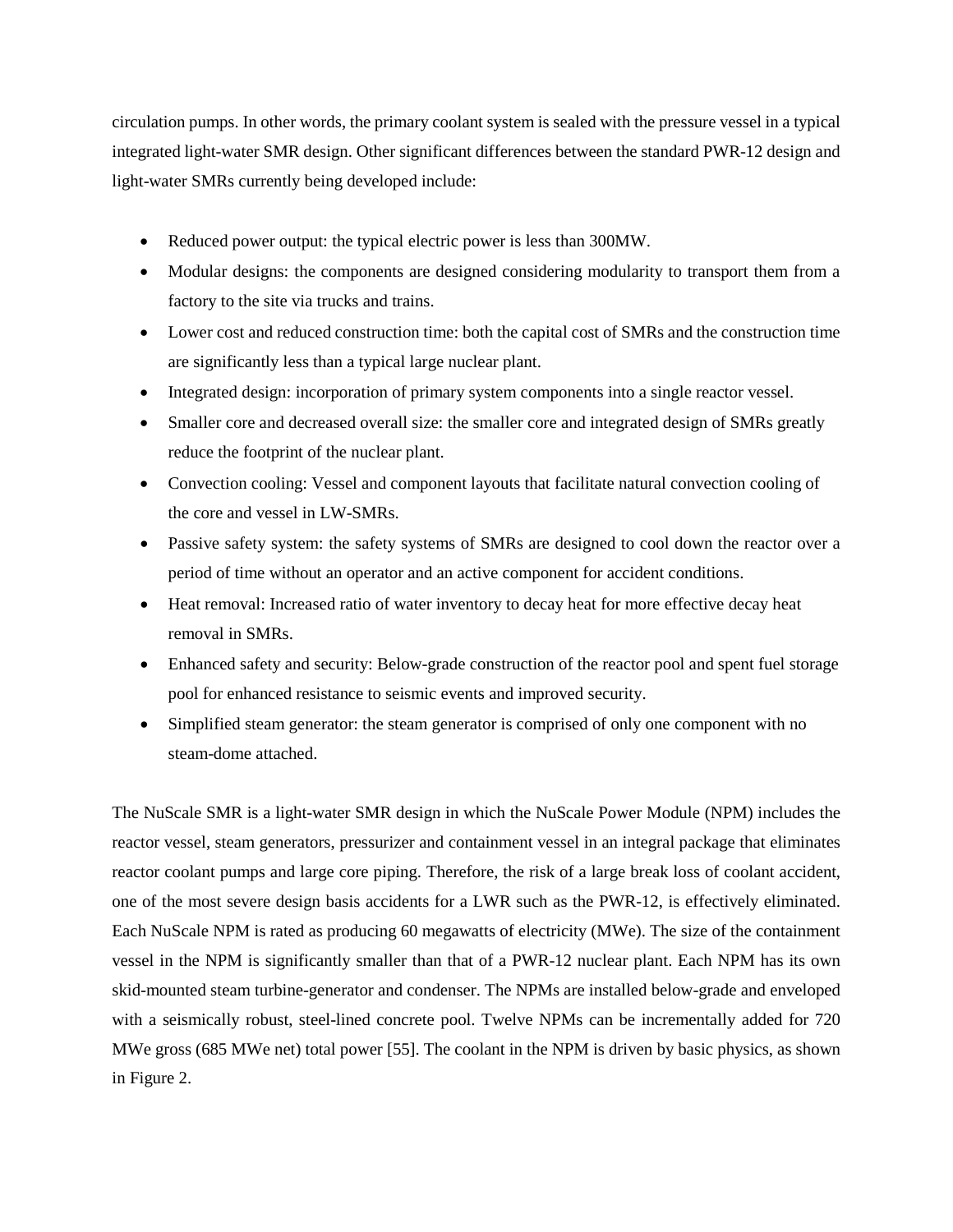#### Figure 2: Coolant Flow in the NPM



Source: NuScale Power LLC [54]

Thirty-seven 17x17 PWR fuel assemblies are used in the NPM with the length of the assemblies being about half of the PWR-12's fuel assemblies. One-third of the core is replaced with a 24-month fuel cycle. The NPM can be cooled indefinitely with a three-stage cooling system, referred to by NuScale as its Triple Crown Safety System that utilizes no pumps, external power, or external water. The passive cooling, three-stage safety system, below-grade construction, and other design features of the NuScale SMR power plant combine to provide a high degree of robustness in cooling under accident scenarios as compared to the PWR-12 design. One result is an anticipated significant reduction in the size of the Emergency Planning Zone (EPZ) compared to large nuclear power plants.

The design differences between the NuScale power plant and the PWR-12 result in differences in both direct and indirect costs. The integrated design of the NuScale power modules result in higher costs for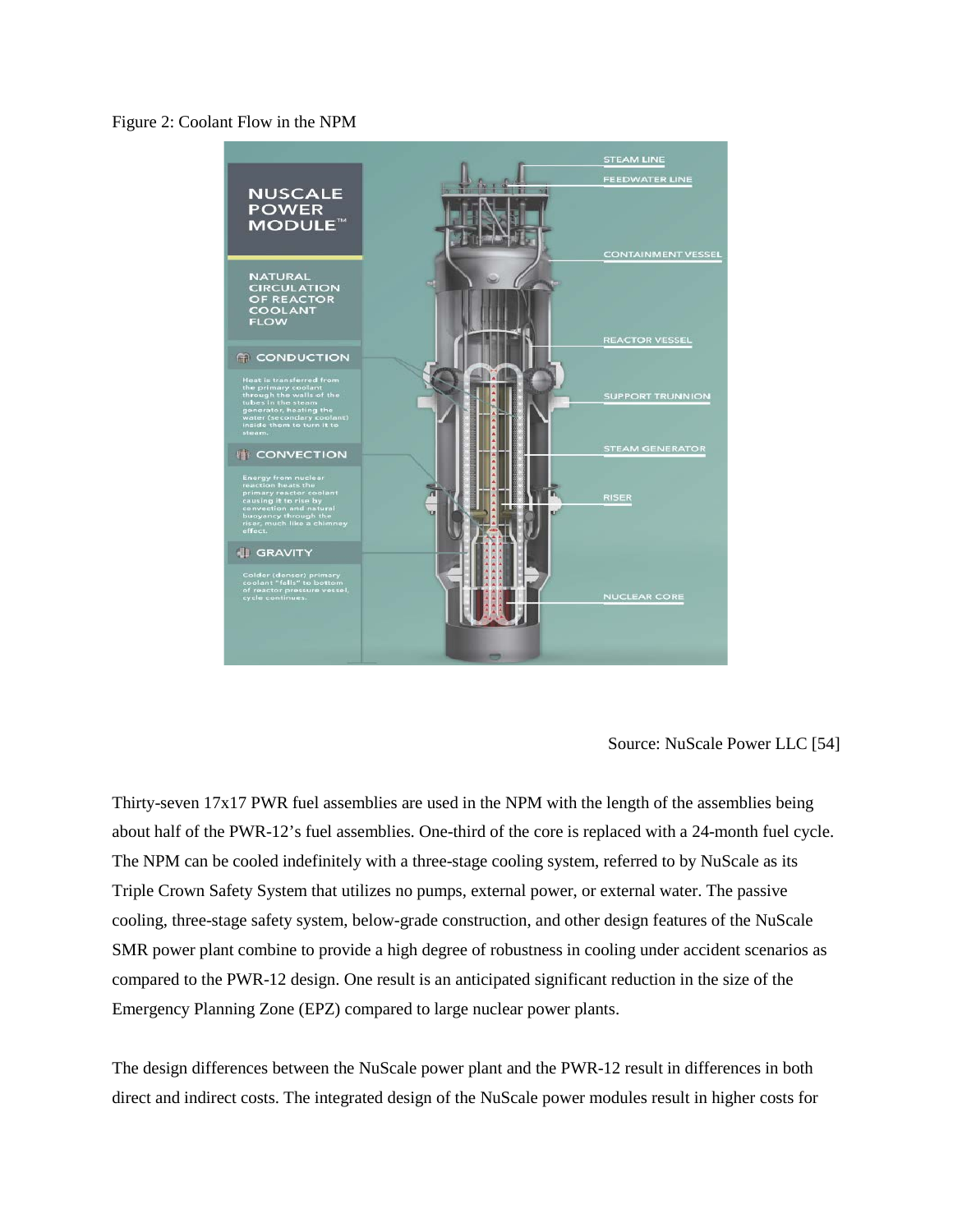some direct costs categories, particularly in the Reactor Plant Equipment (Account 22). However, these are offset by cost reductions in other direct cost categories. Significant cost reductions are expected in several Indirect Cost categories. For example, the modularization and reduced size of the power modules are expected to lead to lowered field construction costs. Another example is the anticipated much smaller EPZ and attendant reductions in site preparation, security, and other costs. These and other cost differences are detailed in the following section.

# *3.2 Design Differences and General Methodology*

Due to the design integration and simplification of typical LW-SMR designs in general, and for the NuScale SMR design specifically, several modifications to the PWR-12 Code of Accounts framework need to be made to in order to utilize it to provide initial estimates of SMR costs. First, several categories of components and costs can be removed from SMR cost estimation. For example, SMR designs do not have any pipes between the reactor core and steam generators and, similarly, between the reactor core and pressurizer. As a result, the costs delineated in the PWR-12 estimates for such piping in the pressure boundary of the reactor coolant system can be assumed to be zero for SMR cost estimation. Additional modifications include some field costs in the codes of account for reactor plant equipment to reflect the increased level of factory assembly in the case of SMRs relative to large NPPs.

After the removal of account codes in the PWR-12 for components that are not found in SMR designs, the cost estimation process then requires the modification and scaling of the remaining account codes based on component size and differences in electrical output. To account for large differences in reactor power output across designs, the EEDB cost accounting methodology [46] derives scaling factors to scale all direct and indirect costs, as given by the following:

#### Equation 1: Scaling of Costs for Differing Power Outputs

$$
Cost_{new} = Cost_{base} \left[ \frac{MWe_{new}}{MWe_{base}} \right]^a
$$

where:

Cost<sub>new</sub>: New Calculated Cost by Using Power as a Scaling Factor Costbase : The Cost of the Base or Reference Design MWe<sub>new</sub>: The Electric Power of the New Power Plant Design MWebase : The Electric Power of the Base or Reference Power Plant Design

The scaling of costs employed here to account for differences in power production, as given in Equation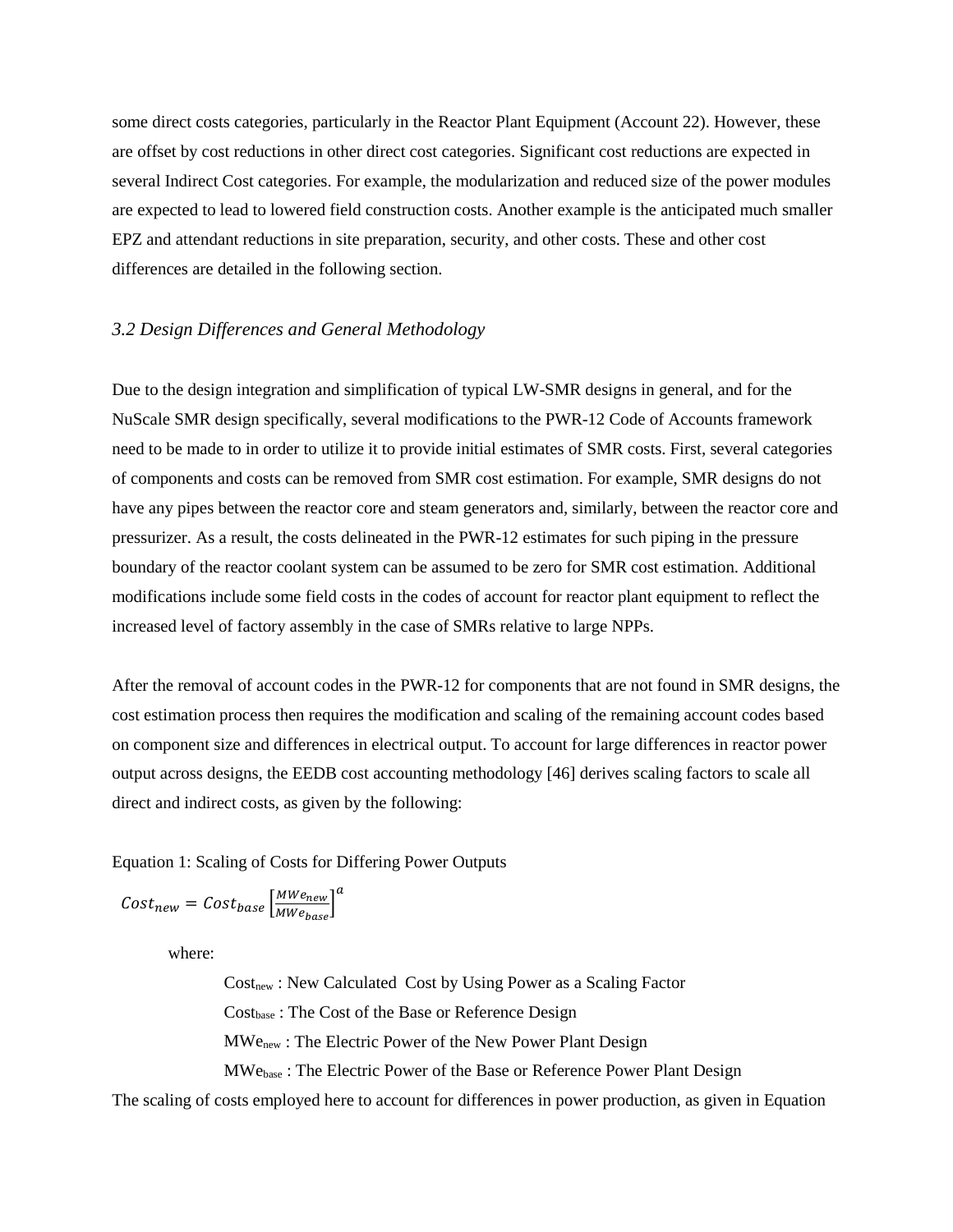(1), is the same as recommended by EEDB [46] and is employed by Vegel and Quinn [14] and similar to that employed by Boldon et. al. [15]. It should be noted that, while these studies address cost differences due to scaling, they are both less detailed in terms of estimated costs and do not fully account for design differences between large NPPs and SMR power plants including dramatic reductions in necessitated components due to design simplification and the integration of functions.

The scaling factor "a" in Equation (1) is provided by the EEDB at the two-digit level to adjust costs based on power output [46]. For general SMR cost estimation, the scaling factor can be applied at the three-digit COA level to accommodate the differences in component size and power output of the SMRs and the PWR-12. As described above, scaling based on differences in power output is appropriate only where design similarities exist. Therefore, scaling at the three-digit COA level should be utilized in order to scale components of comparable functionality across the PWR-12 and SMR designs. This will result in differential scaling across cost categories, including some items that that may not be scaled at all. For example, given that the security requirements for SMR facilities have yet to be specified by the Nuclear Regulatory Commission, the security needs and attendant costs for SMR facilities may well be the same as those for a large NPP, resulting in no scaling of the costs for facility security.

Further adjustments to the costs of PWR-12 reactors should then be performed for SMR cost estimation to reflect modularity, economies of mass production, and learning effects in manufacture and assembly. An account-by-account examination of the IRIS SMR design by Carelli et al. resulted in an estimated cost savings from design simplification and modularity of approximately 17 percent [34]. Dahlgren et al. [56] describe similar results as stemming from economies of mass production and unit scale. Cost reductions from learning effects as production of a specific SMR design proceeds from First-Of-A-Kind (FOAK) to Nth-Of-A-Kind (NOAK) will occur that raise the efficiency, and lower the costs, of producing the reactor. Rosner, Goldberg, and Hezir [31] estimated that the learning effect will lead to a 10% fixed cost reduction for every doubling of plant production with the majority occurring during the production of the first 12 reactor modules.

The final step in the general cost estimation procedure for SMRs is to adjust indirect costs to account for the reduced need for on-site construction support. The high degree of factory manufacturing and assembly planned for the production of SMRs will likely result in less total need for construction support resources such as personnel for project management and quality assurance and control. There will also likely be less need for temporary structures and lay-down areas. However, there may be an increased need for logistical support to ensure that modules arrive when needed. A 20% reduction in indirect costs can be assumed to account for a reduced need for services resulting from the anticipated highly modular design and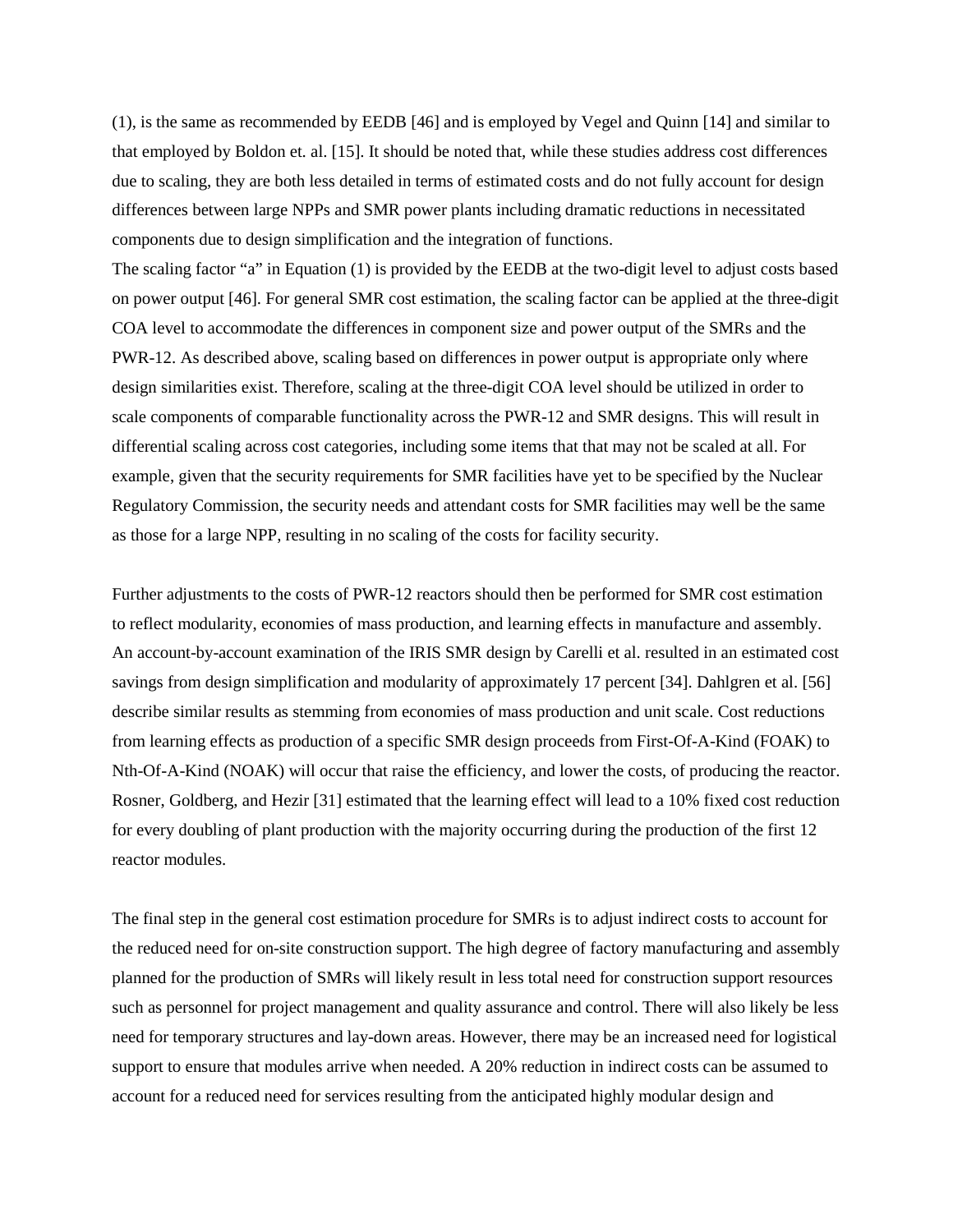#### production of SMRs [57].

 $\overline{\phantom{a}}$ 

The cost estimation methodology discussed here serves to not only help determine the economic viability of SMRs as a potential source of electrical power generation in general, but can also be used to provide cost estimates of SMRs that are currently being developed. In the following section, this methodology is used to estimate the direct and indirect costs of the NuScale design.

#### *3.3 Cost Estimation for the NuScale SMR Design*

The NuScale facility analyzed for this study consists of twelve SMR modules, each with a gross power output of 60 MWe, yielding a 720 MWe gross power output and a net plant output of 685 MWe after accounting for house load.<sup>[8](#page-21-0)</sup> For the purposes of the study, it was assumed that the house load was distributed among all modules, giving them each a net power of 57 MWe. The detailed cost information for the PWR-12 nuclear reactor provided in the Oak Ridge National Laboratory study [5] is used to estimate the overnight costs of the NuScale 12-pack power plant design. To do so, the authors of this present study provided NuScale with the Codes of Account framework at the three and four-digit level and requested that NuScale estimate the corresponding costs of the NuScale SMR. By doing so, NuScale provided cost estimates from an internal detailed bottom-up study and adapted these cost estimates to the PWR-12 COA structure for the Capitalized Direct Costs (Account 20) and Capitalized Indirect Costs (Account 30). The data provided by NuScale are a mix of two-digit and three-digit account analogs. In order to validate the initial cost estimates provided by NuScale, the authors of this study modified the COA system as described above to account for the design differences, reduced componentry, and integrated nature of the NuScale SMR as compared to PWR-12 power systems. As described previously, the detailed cost data for the NuScale power modules were obtained as part of the grant-funded research project conducted in 2016 by the Energy Policy Institute (EPI) [6] for NuScale Power LLC designed to modify and validate proprietary cost estimates performed internally by NuScale. The EPI study resulted in the first independently validated cost estimates for SMRs based on vendor-provided manufacturing and construction costs.

This methodology provided the best like-for-like functional estimates by combining and modifying the accounts applicable to the PWR-12 to reflect the reduced number of components and structures and

<span id="page-21-0"></span><sup>&</sup>lt;sup>8</sup> A twenty percent (20%) increase in power, from 50 MWe to 60MWe per module, was recently announced by NuScale Power, LLC [58], [59]. The recent uprate was the product of advanced modeling tools applied directly to the system that will be installed at the Idaho National Laboratory site and optimized for the 12-unit UAMPS install.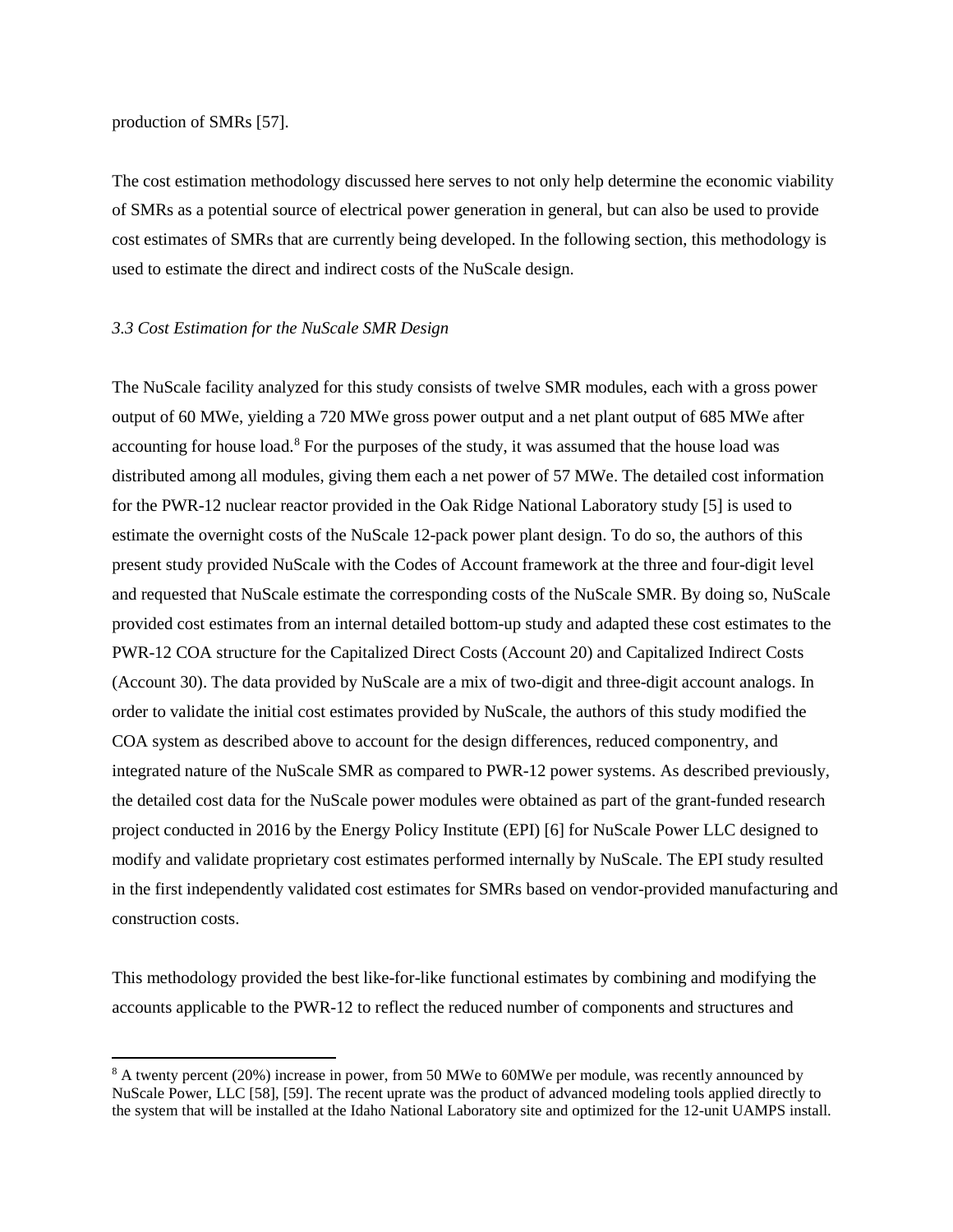integrated functionality inherent in the NuScale design. A major example of modifying the Code of Accounts for the PWR-12 system to account for design differences stems from design simplification and reduced componentry. At a general level, the NuScale facility consists of a much more compact package than other systems and concentrates functions and systems that are distributed across systems, units, buildings, and space in a large PWR. More specifically, NuScale's reactor vessel is of an integrated design that contains all the major reactor coolant systems along with steam generators and integral pressurizer. A typical PWR's reactor vessel does not house steam generators and a pressurizer. The PWR's pipes between the steam generator, pressurizer, reactor coolant pumps, and the reactor do not exist in NuScale's design because it is an integrated design. There are no reactor coolant pumps since NuScale's reactor coolant system relies on natural circulation. Further, NuScale's containment is a simpler design than a typical PWR containment, with the NuScale design being much smaller than a typical PWR's containment. As a result, NuScale's Emergency Core Cooling System (ECCS) is substantially simplified compared to a large PWR due to the unique containment design and the immersion of the entire module in a large pool of water. In the PWR-12 system, the ECCS employs several active and mechanical components that do not exist in NuScale's design. Some of these components are accumulators, active valves, and the containment spray. These additional components and active systems provide additional points of necessary monitoring, inspection, and maintenance, as well as potential failure.

These and other design features of the NuScale SMR facility necessitated eliminating some of the threedigit COAs from the PWR-12 cost estimates and combining others. This bottom-up process consisted of several iterations with NuScale researchers to ensure that individual costs, components, and systems were not omitted or duplicated from the analysis.

In applying the cost estimates for the PWR-12 from the ORNL report to this analysis, price adjustments had to be made [5, 40]. To inflate the 1987 costs in the EEDB data set, the ORNL report used a weighted average of the U.S. Army Corps of Engineers' Civil Works Construction Cost Index (CWCCI) and two proprietary cost indices (the Handy-Whitman index and the IHS-CERA Power Plant Capital Cost Index) that showed a higher rate of cost increases for power plants during the mid-2000s. As a result, the escalation factor that was used in the ORNL report was 2.4 to inflate from 1987 to 2011 dollars. For this study, these cost estimates for the PWR-12 systems were then inflated from 2011 to 2015 US dollars using an inflation factor of 1.08, as reflected by the Producer Price Index (PPI) for the electrical power generation industry [60]. Due to the lack of access to the proprietary cost indices used by ORNL and the study team's belief that the use of the CWCCI alone would bias the cost estimates upward due to its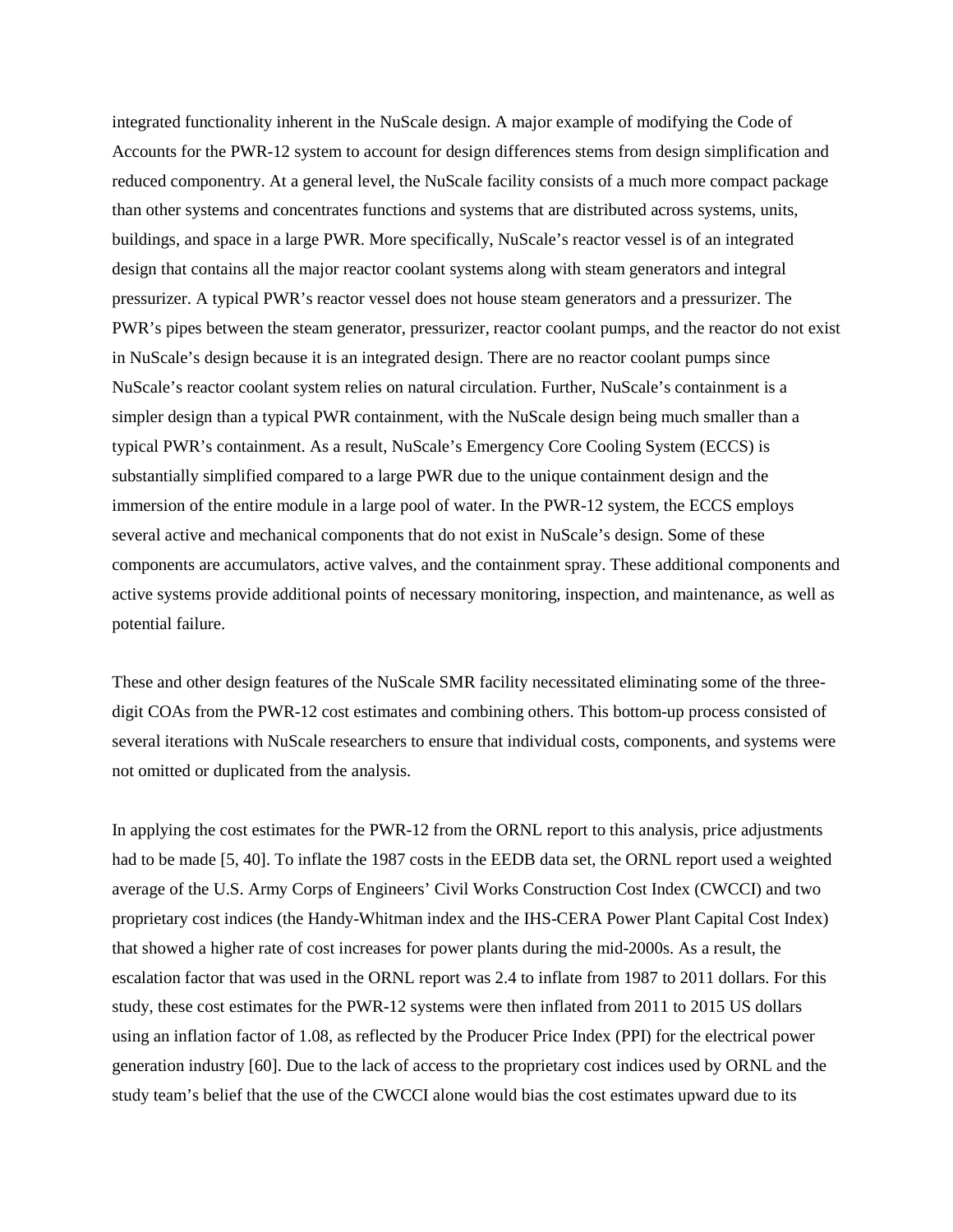aggressive inflation factor, the electrical power generation industry PPI was deemed to be the best option for adjusting prices from 2011 to 2015.

# *3.4 Results*

On an absolute basis, the NuScale design is significantly less expensive than the PWR-12 in terms of total base construction costs as well as both Capitalized Direct and Indirect Costs. Table 6 below shows the harmonized, main two-digit accounts for the NuScale SMR and the baseline PWR-12 ME total costs and the difference in total costs of the two designs. As seen in the table, total base construction costs are \$3.94 billion less than the PWR-12. Capitalized Direct Costs are \$1.23 billion less for the NuScale plant. The one area where the NuScale SMR absolute costs are higher than the PWR-12 is in the Reactor Plant Equipment (Account 22) series, where NuScale costs are about \$210 million higher than the PWR-12, as shown in red in the table below. This is discussed later in this section. Major cost savings are realized in the Capitalized Indirect Costs series, amounting to over \$2.7 billion.

| <b>COA</b> |                                       | <b>NuScale SMR</b> | <b>PWR-12 Cost</b> | Cost              |
|------------|---------------------------------------|--------------------|--------------------|-------------------|
|            | <b>General Description</b>            | Cost               |                    | <b>Difference</b> |
|            |                                       | <b>Total Costs</b> |                    |                   |
| 20         | <b>Capitalized Direct Costs</b>       | \$1,805,616,142    | \$3,033,426,240    | \$1,227,810,098   |
| 21         | <b>Structures and Improvements</b>    | \$612,136,797      | \$1,188,461,160    | \$576,324,363     |
| 22         | <b>Reactor Plant Equipment</b>        | \$869,360,876      | \$659,196,360      | $(\$210,164,516)$ |
| 23         | <b>Turbine Plant Equipment</b>        | \$196,121,808      | \$561,670,200      | \$365,548,392     |
| 24         | <b>Electric Plant Equipment</b>       | \$34,982,052       | \$309,061,440      | \$274,079,388     |
| 25         | <b>Heat Rejection Systems</b>         | \$62,934,255       | \$131,896,080      | \$68,961,825      |
| 26         | Miscellaneous Plant Equipment         | \$30,080,354       | \$183,141,000      | \$153,060,646     |
| 30         | <b>Capitalized Indirect Costs</b>     | \$663,710,610      | \$3,375,000,000    | \$2,711,289,390   |
| 31         | Design Services at Home Office        | \$130,978,572      | \$1,204,741,080    | \$1,073,762,508   |
| 34         | <b>Field Construction Management</b>  | \$60,906,859       | \$82,438,560       | \$21,531,701      |
| 35         | <b>Field Construction Supervision</b> | \$246,930,385      | \$970,896,240      | \$723,965,855     |
| 36         | <b>Field Indirect Costs</b>           | \$224,894,794      | \$1,116,924,120    | \$892,029,326     |
|            | <b>Base Construction Costs</b>        | \$2,469,326,752    | \$6,408,426,240    | \$3,939,099,488   |

Table 6: Total Cost Comparison for NuScale SMR and PWR-12

While the NuScale SMR realizes lower total costs, which will likely be of most importance to smaller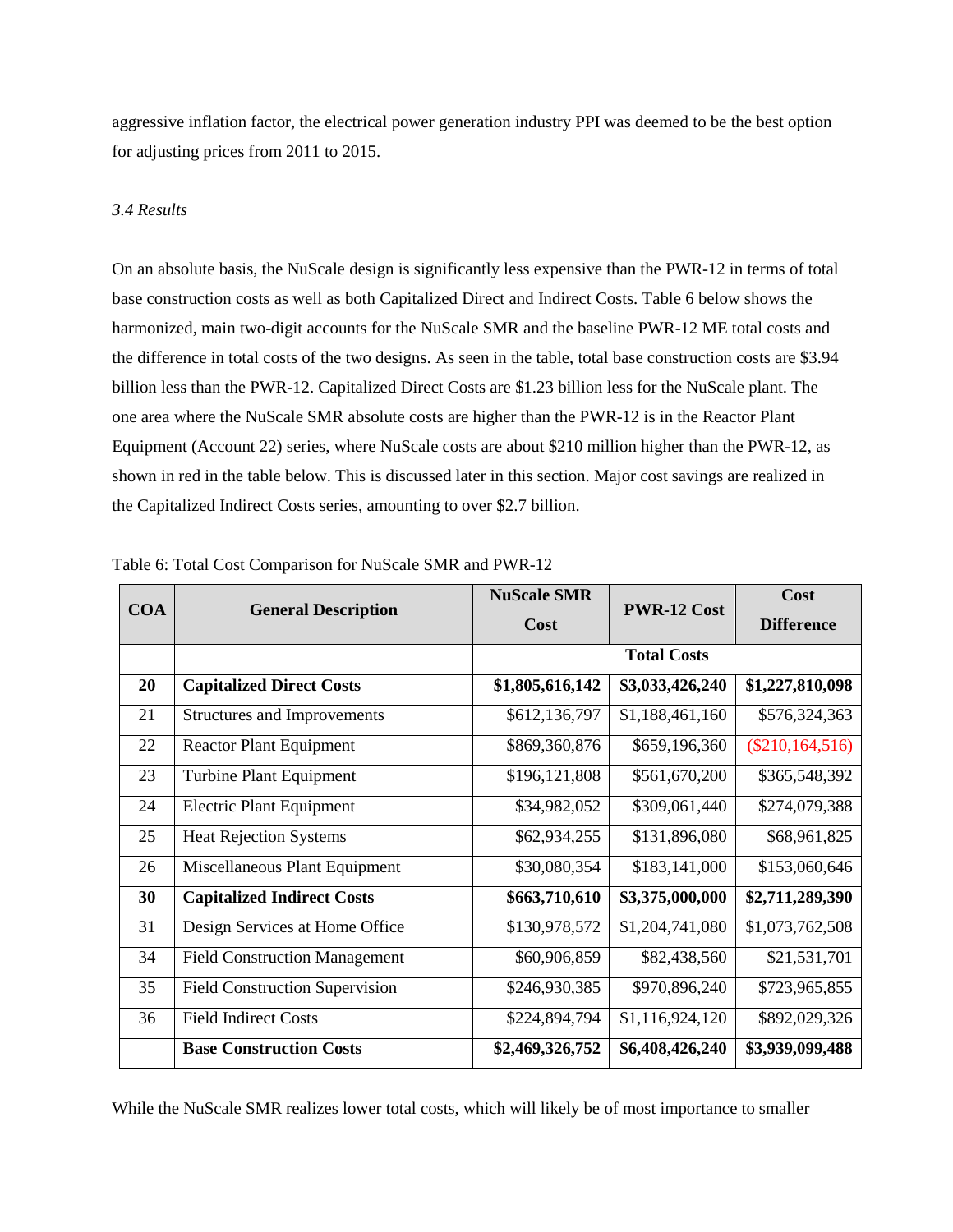utility customers, adjustments need to be made in order to account for the difference in power output between the two systems. The net power output for NuScale is 685 MWe while it is 1,147 MWe for the PWR-12. Adjusting for the scale difference between them yields the installed per kilowatt costs for each system shown in Table 7. As can be seen, the base construction costs for the NuScale SMR are significantly less on a per kilowatt basis than those for a traditional large NPP. The overall Capitalized Direct Costs are lower for the NuScale SMR on a per kilowatt basis except for Account 22, Reactor Plant Equipment. These increased costs are due largely to NuScale's integral design that incorporates several functions included in other accounts for the PWR-12 and the multiplicity of modules. While there are perkilowatt cost savings in most Capitalized Direct Cost categories, the savings are most significant in the most of Capitalized Indirect Costs accounts. These per-kilowatt savings stem primarily from the modular design and off-site manufacturing that dramatically reduce the amount of on-site construction activities.

| <b>COA</b> | <b>General Description</b>            | <b>NuScale SMR</b>       | <b>PWR-12 Cost</b> | <b>Cost Difference</b> |
|------------|---------------------------------------|--------------------------|--------------------|------------------------|
|            |                                       | Cost                     |                    |                        |
|            |                                       | <b>Cost per Kilowatt</b> |                    |                        |
| 20         | <b>Capitalized Direct Costs</b>       | \$2,534.23               | \$2,644.66         | \$110.46               |
| 21         | Structures and Improvements           | \$859.17                 | \$1,036.15         | \$176.98               |
| 22         | <b>Reactor Plant Equipment</b>        | \$1,220.15               | \$574.71           | $(\$645.44)$           |
| 23         | Turbine Plant Equipment               | \$275.26                 | \$489.69           | \$214.43               |
| 24         | <b>Electric Plant Equipment</b>       | \$49.10                  | \$269.45           | \$220.35               |
| 25         | <b>Heat Rejection Systems</b>         | \$88.33                  | \$114.99           | \$26.66                |
| 26         | Miscellaneous Plant Equipment         | \$42.22                  | \$159.67           | \$117.45               |
| 30         | <b>Capitalized Indirect Costs</b>     | \$931.52                 | \$2,942.46         | \$2,010.94             |
| 31         | Design Services at Home Office        | \$183.83                 | \$1,050.34         | \$866.51               |
| 34         | <b>Field Construction Management</b>  | \$85.48                  | \$71.87            | (\$13.61)              |
| 35         | <b>Field Construction Supervision</b> | \$346.57                 | \$846.47           | \$499.90               |
| 36         | <b>Field Indirect Costs</b>           | \$315.64                 | \$973.78           | \$658.14               |
|            | <b>Base Construction Costs</b>        | \$3,465.72               | \$5,587.12         | \$2,421.42             |

Table 7: Cost per Kilowatt Comparison for NuScale SMR and PWR-12

# **4. Summary of Findings and Conclusion**

A major contribution of this research is the adoption of a widely-used framework that delineates expenditures, category-by-category, for large nuclear power plants and then uses this framework to estimate costs for SMRs. To do so, this study incorporates detailed expenditure data for a conventional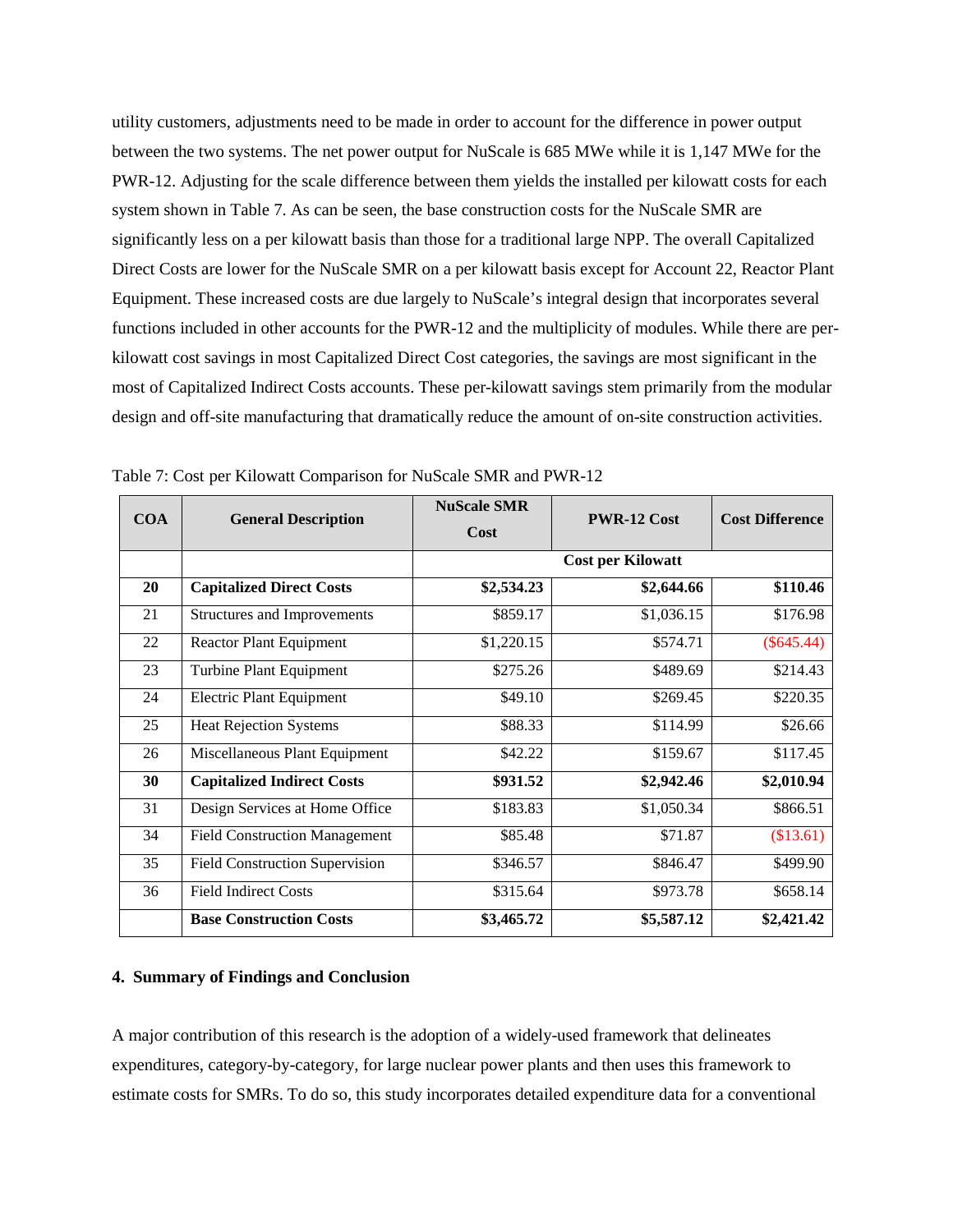four-loop nuclear power plant into this cost accounting framework and then adjusts each cost category according to its applicability to the manufacture and construction of a typical SMR design. This allows preliminary comparisons of this new, low-carbon energy source to both renewable and conventional sources.

Of particular importance of this present study is the incorporation of detailed design and cost data provided by the SMR vendor. These data submitted by NuScale LLC, constitutes the first time that these proprietary data are released publicly and used to estimate both the total and per-kilowatt costs for several categories of Capitalized Direct Costs and Capitalized Indirect Costs. This vendor was selected for the present study because it is the SMR design most likely to be commercially deployed within the next several years, being the only commercial SMR design whose design certification application is being reviewed by the Nuclear Regulatory Commission.

The findings in this study are that the design simplification reduced componentry, modularity, and other features of the SMR design result in significant cost savings in overall base costs compared to conventional large scale nuclear power plants. For the design features of the NuScale facility, the NuScale plant is somewhat less expensive on a per kilowatt basis in terms of capitalized direct costs but significantly less expensive in terms of capitalized indirect costs. While the relatively higher direct costs of the reactor module, given in Account 22: Reactor Plant Equipment, stem from the multiplicities of modules and the integrated nature and modularity of the reactor vessel, these are also the features that contribute in large part to the reduction in indirect costs.

In addition to lower direct costs per kilowatt, the NuScale design yields important benefits and added value. Most importantly, these include greatly increased safety features, reduced construction times and associated financing costs, and the opportunity to fully utilize the advantages of modularity such as factory construction, streamlined supply chains, and learning effects. Also, the multiplicities of modules for individual facilities should theoretically result in higher levels of learning and cost reductions in manufacturing, moving from FOAK to NOAK units with relatively low numbers of power plants.

Based on the economic analysis in this study and, especially, the importance of indirect cost as an economic advantage of SMRs over large nuclear plants such as the PWR-12, it is exceptionally important for SMR vendors to deliver on the advantages of modularity of design and manufacture that are crucial to the cost estimations found here. These, together with an adherence to relatively short construction schedules, reduced risk and financing costs, and increased safety of these systems have he potential to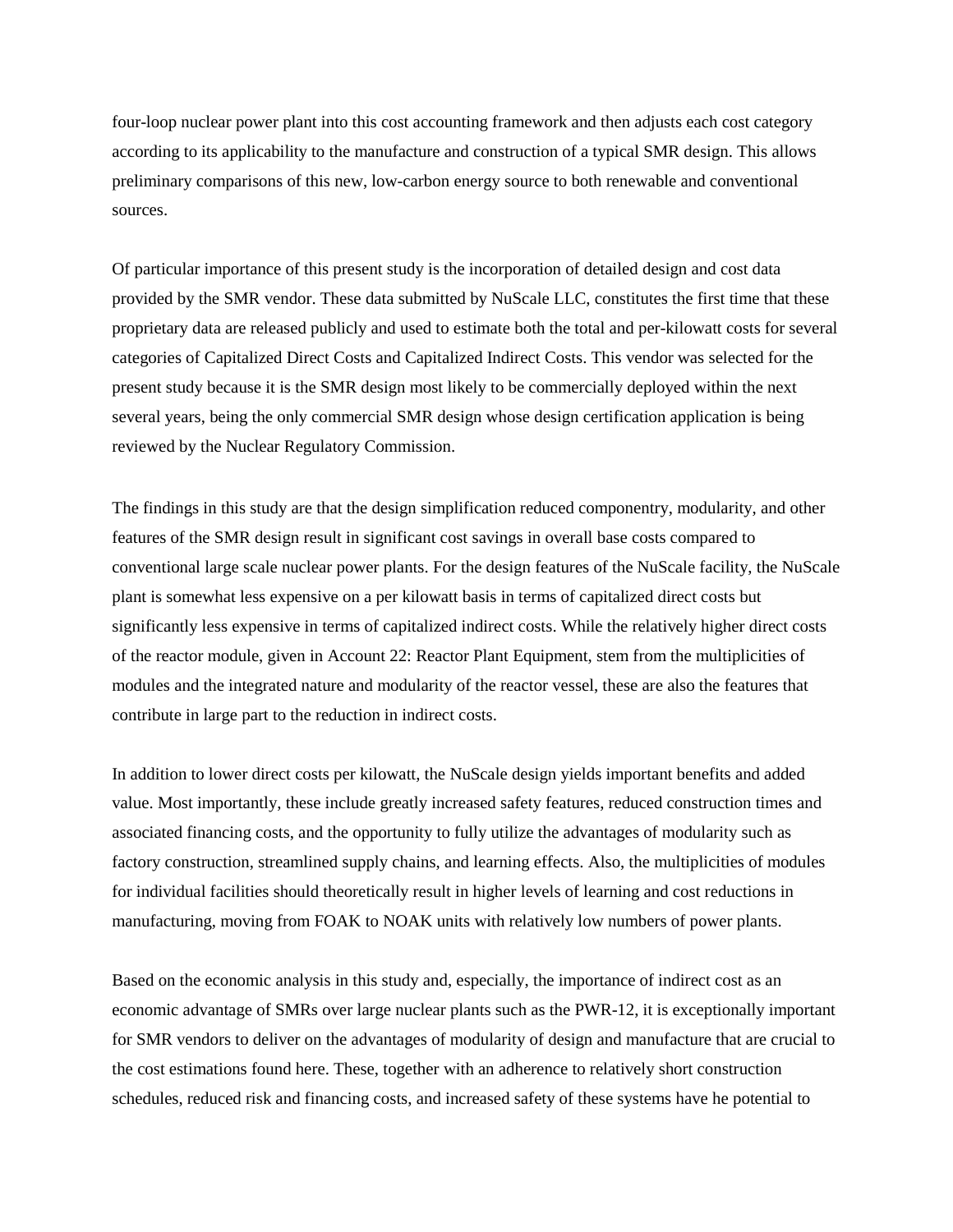engender a clear advantage for SMRs over other nuclear technologies. This may remain true even in cases where some SMR designs have higher costs than are estimated here. For example, the estimated cost reductions in some capitalized direct costs accounts, particularly Structures and Improvements (Account 21), Reactor Plant Equipment (Account 22), and Heat Rejection Systems (Account 25) are particularly reliant on the NuScale design delivering on the anticipated savings stemming from design simplification and reduced componentry. Similarly, the significantly reduced Capitalized Indirect Costs assume that the anticipated benefits of modularity and factory assembly in reducing field construction and field supervision costs will be realized. However, any unanticipated cost increases for SMR designs in general, and the NuScale power plant in particular, would have to be significantly higher before large reactors would be comparable on a per MWe basis.

By providing the first data-driven estimates of the capital costs for SMR power plants, this study also provides crucial information needed to assess the overall economic viability of this new technology relative to other forms of energy generation as measured by the levelized cost of electricity (LCOE) metric. The primary determinants of LCOE measures include the amount of power produced from a given energy technology, the fuel and operating costs, length of production horizon, capacity factor, and initial capitalized expenditures on manufacture and construction. While the long production horizons, high capacity factors, and low fuel expenditures relative to power output have traditionally been favorable to nuclear power, the high initial capital costs have tended to increase LCOE measures relative to other energy technologies. While energy production from SMR power plants are likely to enjoy many of the advantages of nuclear power generation, the substantially lower estimated expenditures for direct and indirect capital costs will likely lead to LCOE measures that are significantly lower than conventional nuclear plants and more in line with other energy technologies. Thus, this study provides important findings that reduce the substantial uncertainty regarding capital costs for SMRs and, as a result, concomitant uncertainty about the economic viability of SMRs relative to other energy sources.<sup>[9](#page-26-0)</sup>

 $\overline{\phantom{a}}$ 

<span id="page-26-0"></span><sup>9</sup> An important topic for future research involves estimation of non-fuel operating costs for SMR facilities. The relatively high level of these costs have contributed to relatively high LCOE estimates for traditional NPPs.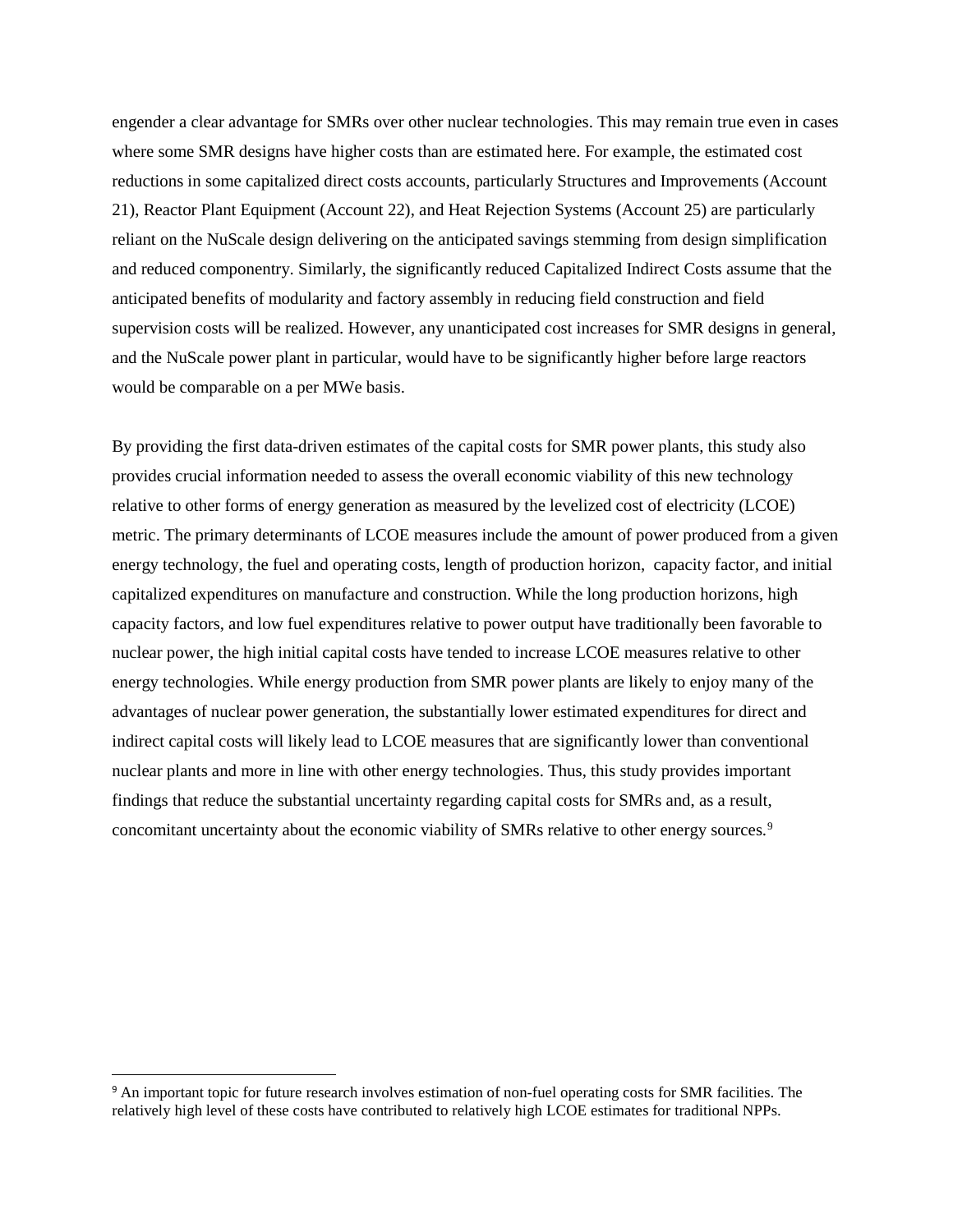# **References**

[1] Aydogan F, Black G., Black M, Solan D. Quantitative and qualitative comparison of light water and advanced small modular reactors (SMRs). J Nucl Eng and Rad Sci 2015; 1(4): 041001.

[2] Department for Business, Energy & Industrial Strategy, Department of Energy and Climate Change. Electricity Generation Costs. November 2012.

[3] U.S. Energy Information Administration. Capital Cost Estimates for Utility Scale Electricity Generating Plants. November 2016

[4] Economic Modeling Working Group. Cost Estimating Guidelines for Generation IV Nuclear Energy Systems, Revision 4.2. GIF/EMWG/2007/004. September 2007. Generation IV International Forum, Economic Modeling Working Group.

[5] Holcomb, D., Peretz, F. and Qualls, A. (2011) Advanced High Temperature Reactor Systems and Economic Analysis, Rev 0.ORNL/TM-2011/364 September 2011. Oak Ridge National Laboratory. [6] Black, G., Aydogan, F., Peterson, S. Labor, W., Solan, D. Economies of Small – Economic Evaluation Report for NuScale Power LLC, Energy Policy Institute. October, 2016

[7] Ramana MV. Nuclear Power: Economic, Safety, Health and Environmental Issues of Near-Term Technologies. Ann Rev Enviro and Res 2009; 34: 127-152.

[8] Khatib H, Difiglio C. Economics of nuclear and renewables. Energy Policy 2016; 96: 740-750. [9] Vujić J, Bergmann RM, Skoda R, Miletic M. Small modular reactors: Simpler, safer cheaper? Energy 2012; 45: 288-295

[10] Boldon LM, Sabharwall P. Small modular reactor: First-of-a-Kind (FOAK) and Nth-of-a-Kind (NOAK) economic analysis. Idaho National Laboratory Summer 2014; Report No. INL/EXT-14-32616. [11] Ingersoll DT. Deliberately small reactors and the second nuclear era. 2009; Prog Nucl Energy 51: 589-603.

[12] Lovering J, Yip A, Nordhaus T. Historical construction costs of global nuclear power reactors. Energy Policy 2016; 91: 371-382.

[13] Tsoulfanidis N. (2018) Small Modular Reactors. In: Tsoulfanidis N. (eds) Nuclear Energy. Encyclopedia of Sustainability Science and Technology Series. Springer, New York, NY

[14] Vegel B, Quinn JC. Economic evaluation of small modular nuclear reactors and the complications of regulatory fee structures. Energy Policy 2017; 104: 395-403.

[15] Boldon, L., Sabharwall, P., Painter, C., Liu, L., 2014. An overview of small modular reactors: status of global development, potential design advantages, and methods for economic assessment. Int. J. Energy, Environ. Econ. 22, 437.

[16] Locatelli G, Pecoaro M, Meroni G, Mancini M. Appraisal of small modular nuclear reactors with 'real options' valuation. Institution of Civil Engineers- Energy Proceedings 2017a; 170 (EN2): 51-66. [17] Locatelli, G, Bingham, C and Mancini, M (2014) Small modular reactors: A comprehensive overview of their economics and strategic aspects. Progress in Nuclear Energy, 73. pp. 75-85.

[18] Kuznetzov V. Options for small and medium sized reactors (SMRs) to overcome loss of economies of scale and incorporate increased proliferation resistance and energy security. Prog Nucl Energy 2008; 50: 242-250.

[19] Solan D, Black G, Louis M, Peterson S, Carter L, Peterson S, Bills R, Morton B, Arthur E. Economic and employment impacts of small modular reactors. Center for Advanced Energy Studies Policy Series 2010.

[20] Shepherd J, Hayns MR. SIR: Reducing size can reduce cost. Nucl Energy 1991; 30 (85). [21] Carless TS, Griffin WM, Fischbeck PS. The environmental competitiveness of small modular reactors: A life cycle study. Energy 2016; 114: 84-99.

[22] Carlsson J, Shropshire D, van Heek A, Futterer M. Economic viability of small nuclear reactors in future European cogeneration markets. Energy Pol 2012; 43(4): 396–406.

[23] Locatelli G, Fiordaliso A, Boarin S, Ricotti ME. Cogeneration: An option to facilitate load following in small modular reactors. Prog Nucl Energy 2017b; 97: 153-161.

[24] Hidayatullah H, Susyadi S, Subki MH. Design and technology development for small modular reactors—Safety expectations, prospects and impediments of their deployment. Progress in Nucl Energy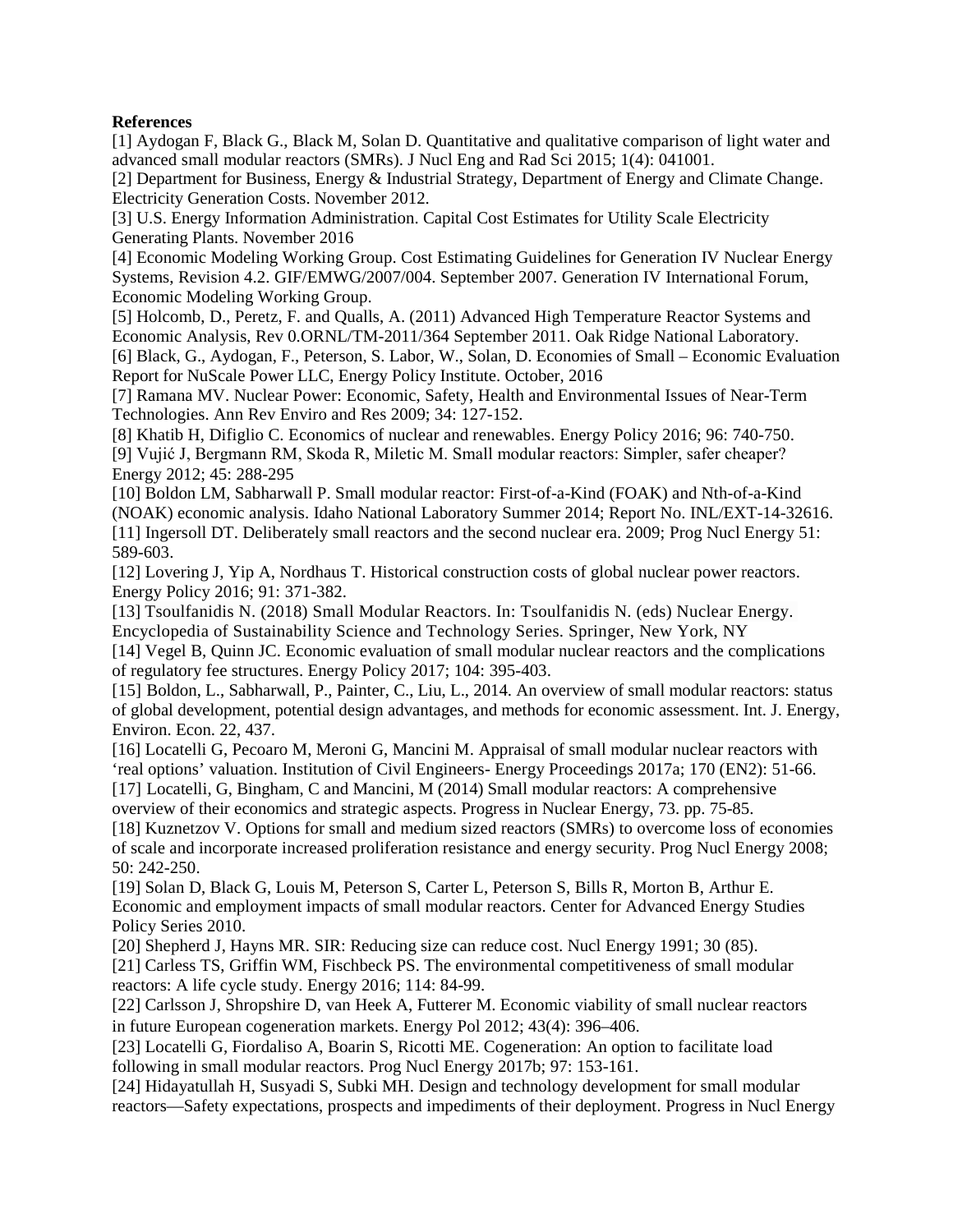2015; 79: 127-135.

[25] Shropshire D. Economic viability of small to medium-sized reactors deployed in future energy markets. Prog in Nuclear Energy 2011; 53(3): 299-307.

[26] Black G, Black M, Solan D, Shropshire D. Carbon free energy development and the role of small modular reactors: A review and decision framework for deployment in developing countries. Ren and Sust Energy Rev 2015; 43 (1).

[27] Ramana MV, Agyapong P. Thinking big? Ghana, small reactors, and nuclear power. Energy Res and Soc Sci 2016; 21: 101-113.

[28] Kessides I. Powering Africa's sustainable development: The potential role of nuclear energy. Energy Policy 2014; 74: S57-S70.

[29] Kessides I, Kuznetsov V. Small modular reactors for enhancing energy security in developing countries. Sustainability 2012; 4: 18

[30] Nian V. The prospects of small modular reactors in Southeast Asia. Prog Nucl Energy 2017; 98: 131-142.

[31] Rosner R, Goldberg S, and Hezir J. Small Modular Rectors – Key to Future Nuclear Power Generation in the U.S., Rev 1. November 2011. University of Chicago. Energy Policy Institute at Chicago (EPIC).

[32] US Department of Commerce—International Trade Administration. The commercial outlook for US small modular nuclear reactors. Manufacturing and Services Competitiveness Report. February 2011.

[33] Pannier CP, Skoda R. Comparison of small modular reactor and large nuclear reactor fuel cost. Energy and Power Eng 2014; 6: 82-94.

[34] Carelli M, Garrone P, Locatelli G, Mancini M, Mycoff C, Trucco P, Ricotti M. Economic features of Integral, Modular, Small-to-Medium Size Reactors. Prog Nucl Energy 2010; 52 (4): 403-414.

[35] Abdulla A, Azevedo IL, Morgan MG. Expert assessments of the cost of light water small modular reactors. Proc of the Natl Acad of Sci USA 2013; 110(24): 9686-91.

[36] Rothwell G, Ganda F. Electricity generating portfolios with small modular reactors. Argonne National Laboratory 2014.

[37] Sovacool B, Gilbert A, Nugent D. Risk innovation, electricity infrastructure and construction cost overruns: Testing six hypotheses. Energy 2014; 74: 906-917.

[38] Alonso G, Bilbao S, del Valle E. Economic competitiveness of small modular reactors versus coal and combined cycle plants. Energy 2016; 116: 867-879.

[39] Lovering J, Nordhaus T, Yip A. Apples and oranges: Comparing nuclear construction across nations, time periods, and technologies. Energy Policy 2017; 102: 650-654.

[40] Locatelli G, Sainati T. Small modular reactors: The future or the swansong of the nuclear industry? In Heffon RJ, Little GFM, Delivering Energy Law and Policy in the EU and the US. Edinburgh University Press 2016; Chapter 48.

[41] Hudson CR II. Cost estimate guidelines for advanced nuclear power technologies, ORNL/TM-10071/R1 1987. Martin Marietta Energy Systems, Inc. Oak Ridge National Laboratory.

[42] Delene JG, Hudson CR II. Cost estimate guidelines for advanced nuclear power technologies, ORNL/TM-1P071/R2 1990. Martin Marietta Energy Systems Inc., Oak Ridge National Laboratory.

[43] International Atomic Energy Agency. Economic evaluation of bids for nuclear power plants, 1999 edition. Technical Reports Series No. 396, 2000.

[44] U.S. Energy Information Administration. Annual energy outlook 2010 with projections to 2035. Report#: DOE/EIA-0383 2010. https://www.eia.gov/outlooks/archive/aeo10/nuclear\_power.html [accessed 15 September 2017].

[45] Massachusetts Institute of Technology. Update of the MIT 2003 Future of Nuclear Power. MIT Energy Initiative 2009; [http://web.mit.edu/nuclearpower/pdf/nuclearpower-update2009.pdf](https://docs.google.com/viewer?url=http%3A%2F%2Fweb.mit.edu%2Fnuclearpower%2Fpdf%2Fnuclearpower-update2009.pdf) [accessed 15 September 2017].

[46] Berbey P, Gautier GM, Duflo D, Rouyer JL. Top-down and bottom-up approaches for cost